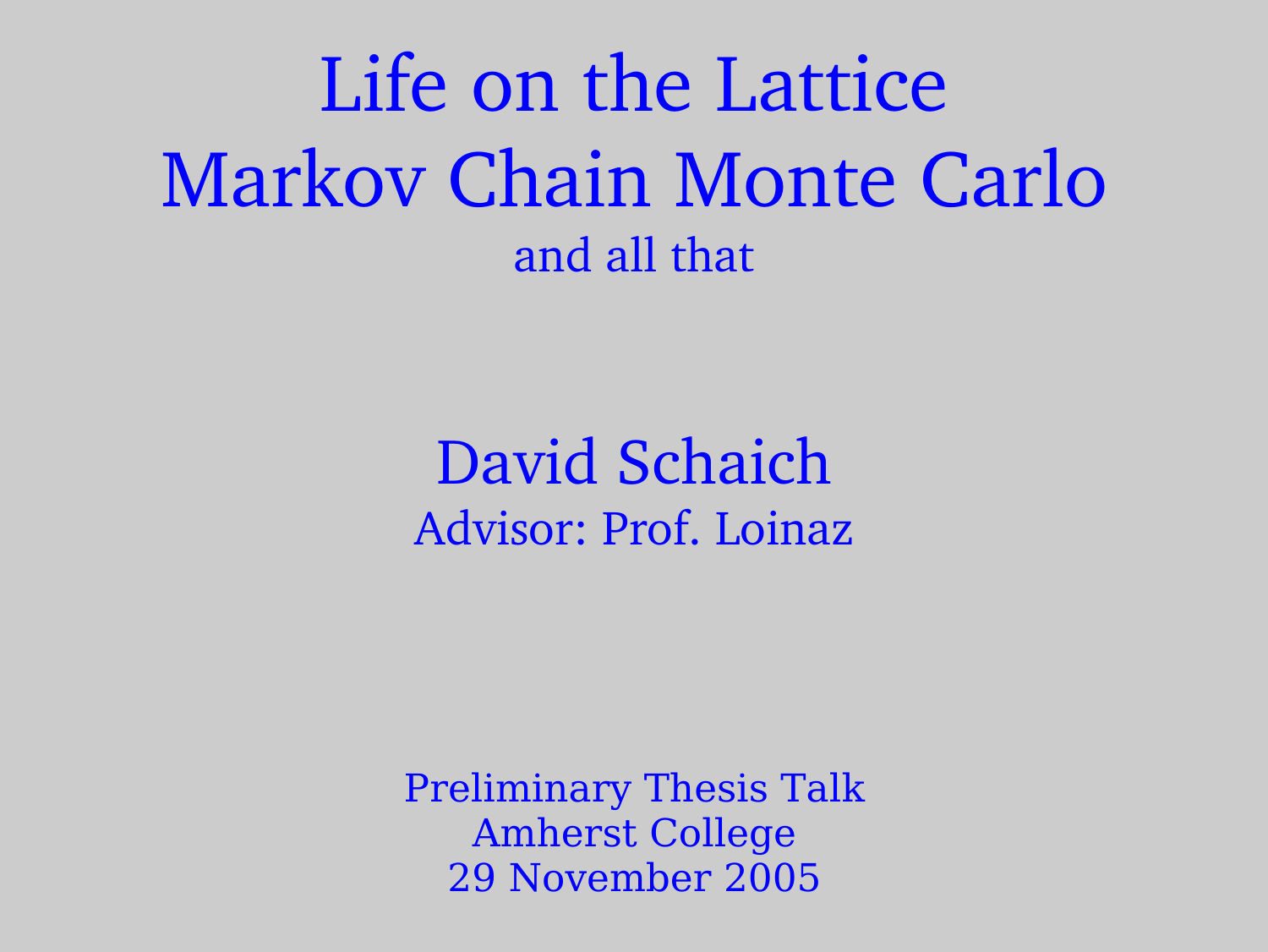# **Outline**

- Ising Model: A simple model of a magnet Phases, phase transitions, and a context for...
- Numerical (lattice) simulations The rather large problem of very large numbers
- Markov Chain Monte Carlo Efficient 'importance sampling'

•  $\phi^4$  Theory (time permitting)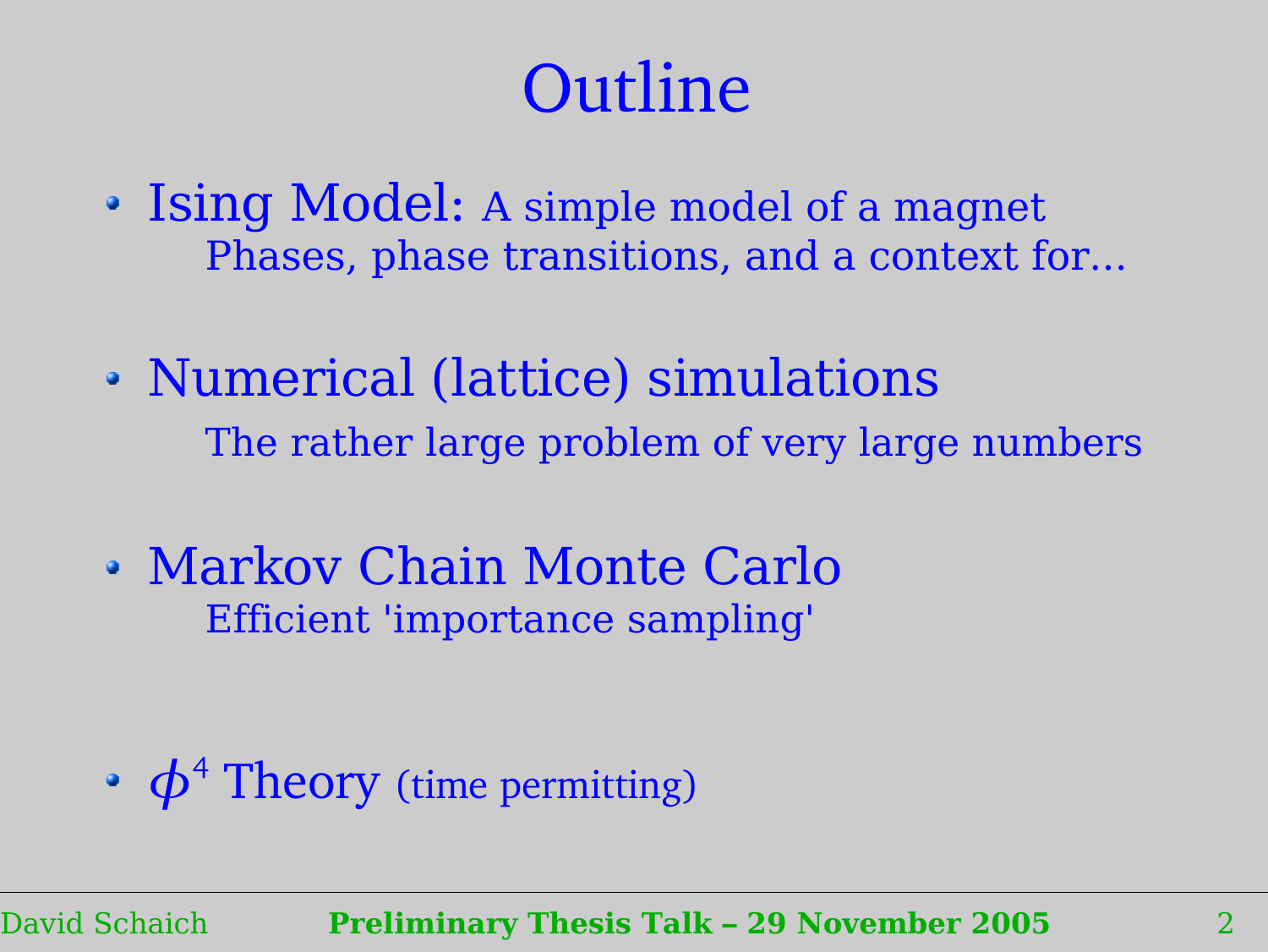# Ising Model

Imagine a lattice of 'spins' of magnitude 1 that can only point up  $(+1)$  or down  $(-1)$ .

$$
\begin{array}{cccccccc}\n1 & 1 & 1 & 1 \\
1 & 1 & 1 & 1 \\
1 & 1 & 1 & 1 \\
1 & 1 & 1 & 1\n\end{array}
$$

Spins correspond to magnetic dipoles at temperature T.

Energy:  $E=-\sum_{i} s_i s_j$  (only nearest neighbors interact)  $\langle i,j \rangle$  $S_i S_j$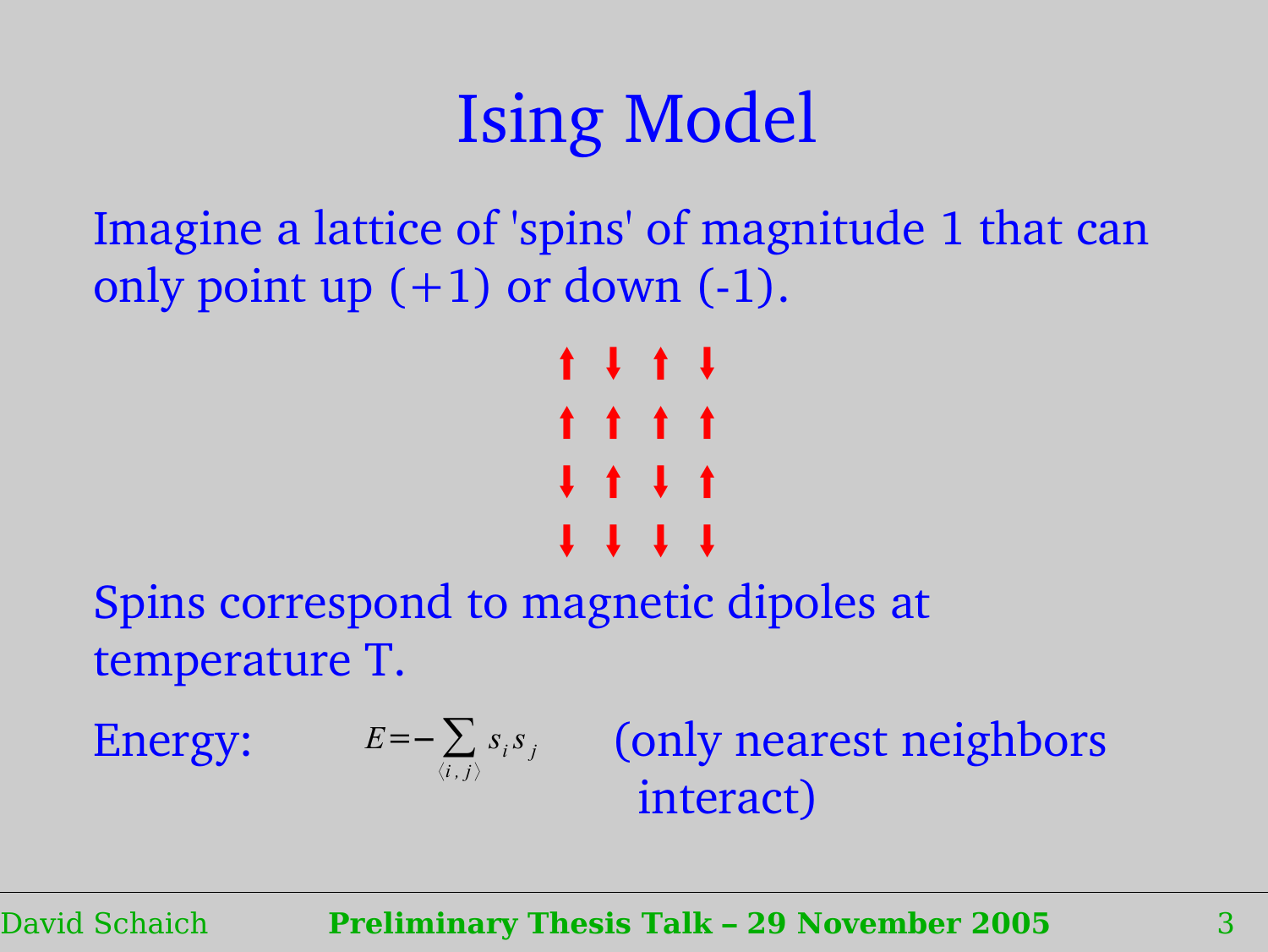# Ising Model

Imagine a lattice of 'spins' of magnitude 1 that can only point up  $(+1)$  or down  $(-1)$ .

> $1111$ t t t t Energy  $1111$  $1111$ *<sup>E</sup>*=−∑  $\langle i,j \rangle$  $S_i S_j$

Parallel spins have lower energy, but thermal energy causes fluctuations that randomize the lattice – if the temperature is high enough.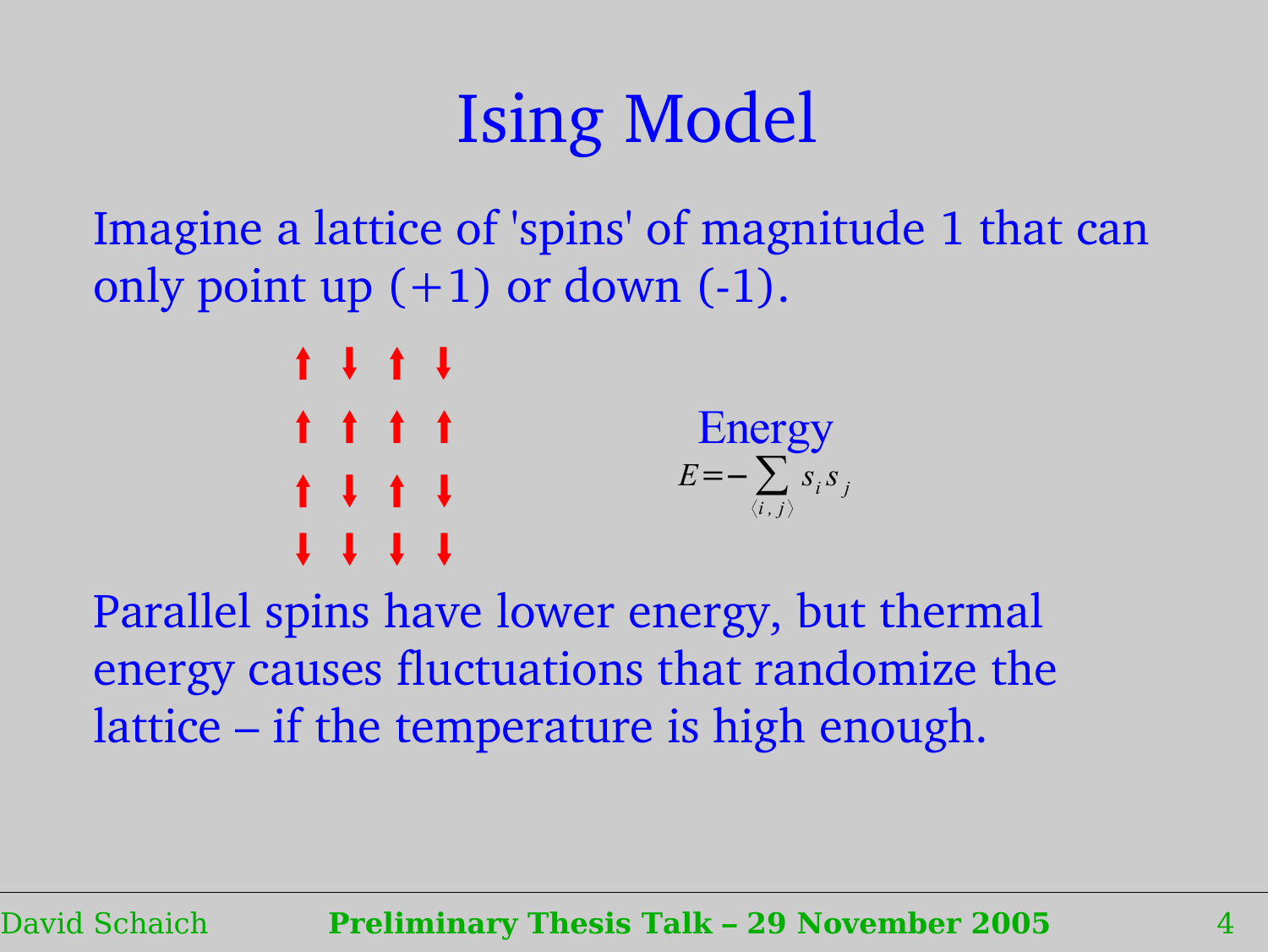# Ising Model Phases

### Thus the Ising model has two phases: ferromagnetic unordered

- 
- Spins aligned
- Lower energy
- Higher magnetization Equilibrium for low temperatures

 $\uparrow$   $\uparrow$   $\uparrow$   $\uparrow$   $\uparrow$   $\uparrow$   $\downarrow$   $\uparrow$   $\downarrow$  $\uparrow$   $\uparrow$   $\uparrow$   $\uparrow$   $\uparrow$   $\uparrow$   $\uparrow$   $\uparrow$   $\uparrow$   $\uparrow$   $\uparrow$   $\uparrow$   $\uparrow$   $\uparrow$   $\uparrow$   $\uparrow$   $\uparrow$   $\uparrow$   $\uparrow$   $\uparrow$   $\uparrow$   $\uparrow$   $\uparrow$   $\uparrow$   $\uparrow$   $\uparrow$   $\uparrow$   $\uparrow$   $\uparrow$   $\uparrow$   $\uparrow$   $\uparrow$   $\uparrow$   $\uparrow$   $\uparrow$   $\uparrow$   $\uparrow$  $\uparrow$   $\uparrow$   $\uparrow$   $\uparrow$   $\uparrow$   $\uparrow$   $\uparrow$   $\uparrow$   $\uparrow$   $\uparrow$   $\uparrow$ 

- **•** Spins unordered
- Higher energy
- Lower magnetization Equilibrium for higher temperatures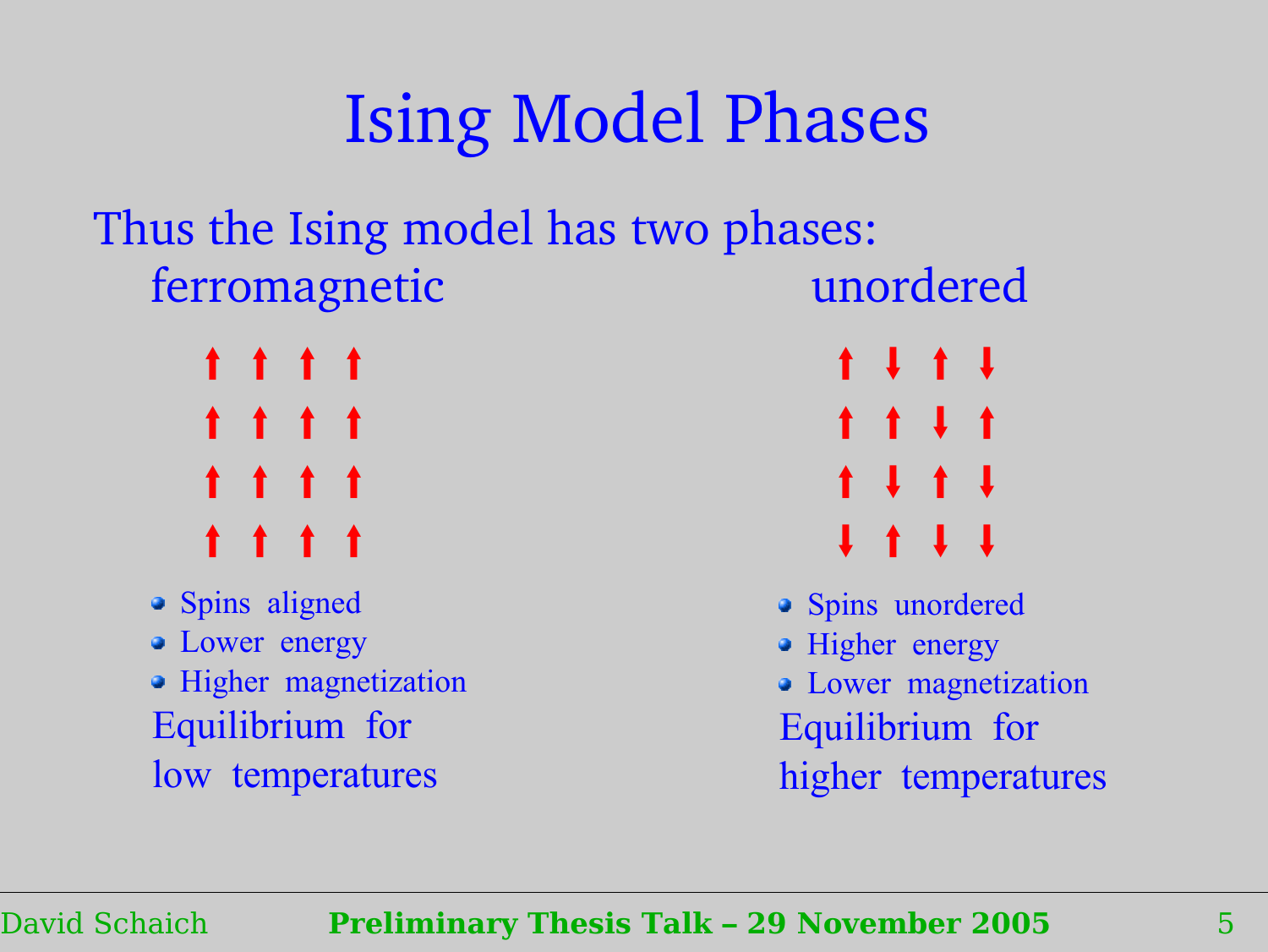### Ising Model Phase Transitions

#### ferromagnetic unordered



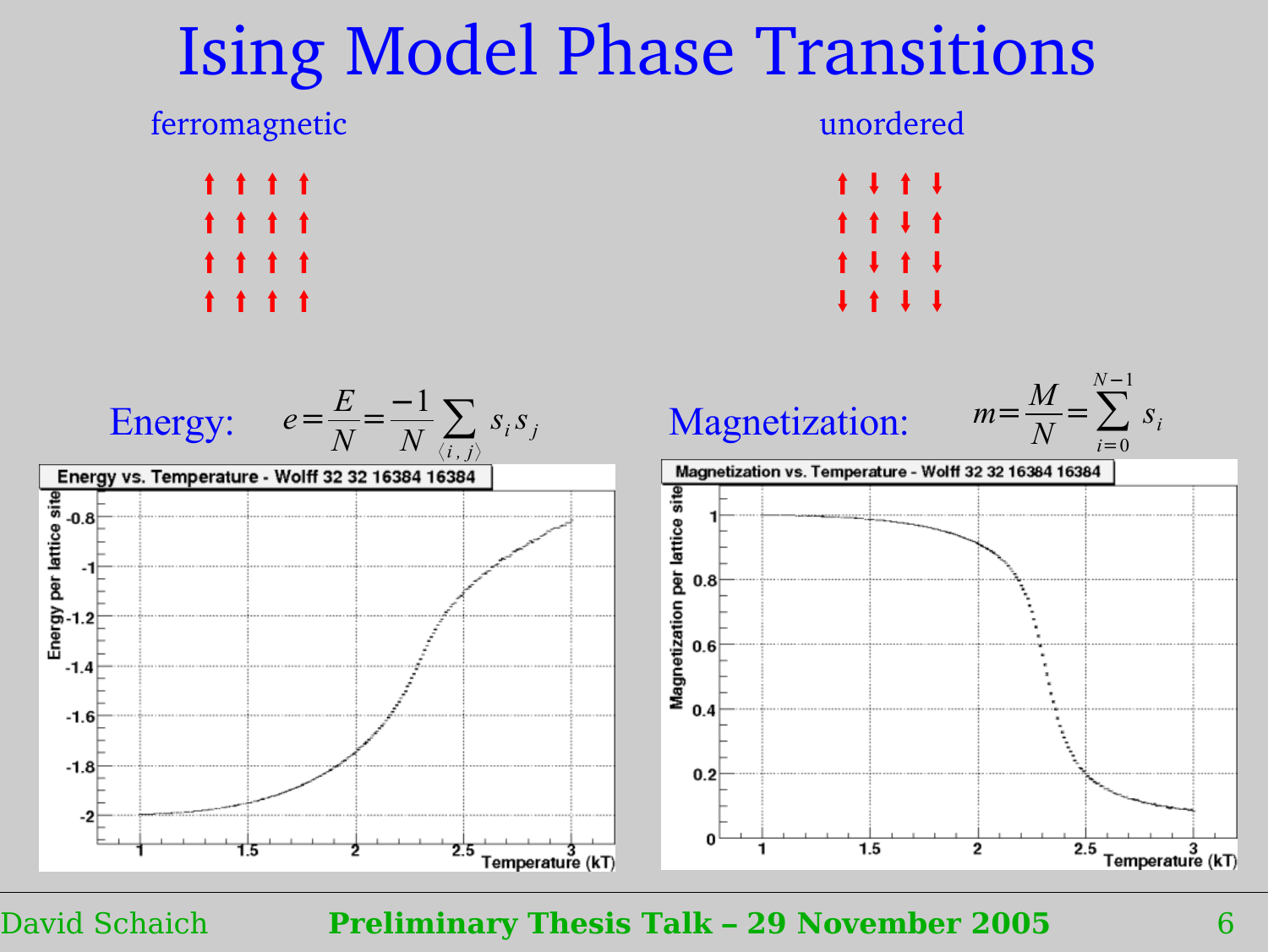### Ising Model Phase Transitions

Phase transition becomes sharp as lattice size  $L \rightarrow \infty$ (equivalent to lattice spacing  $a\rightarrow 0$ ).

Point at which phase transition occurs is 'critical temperature'

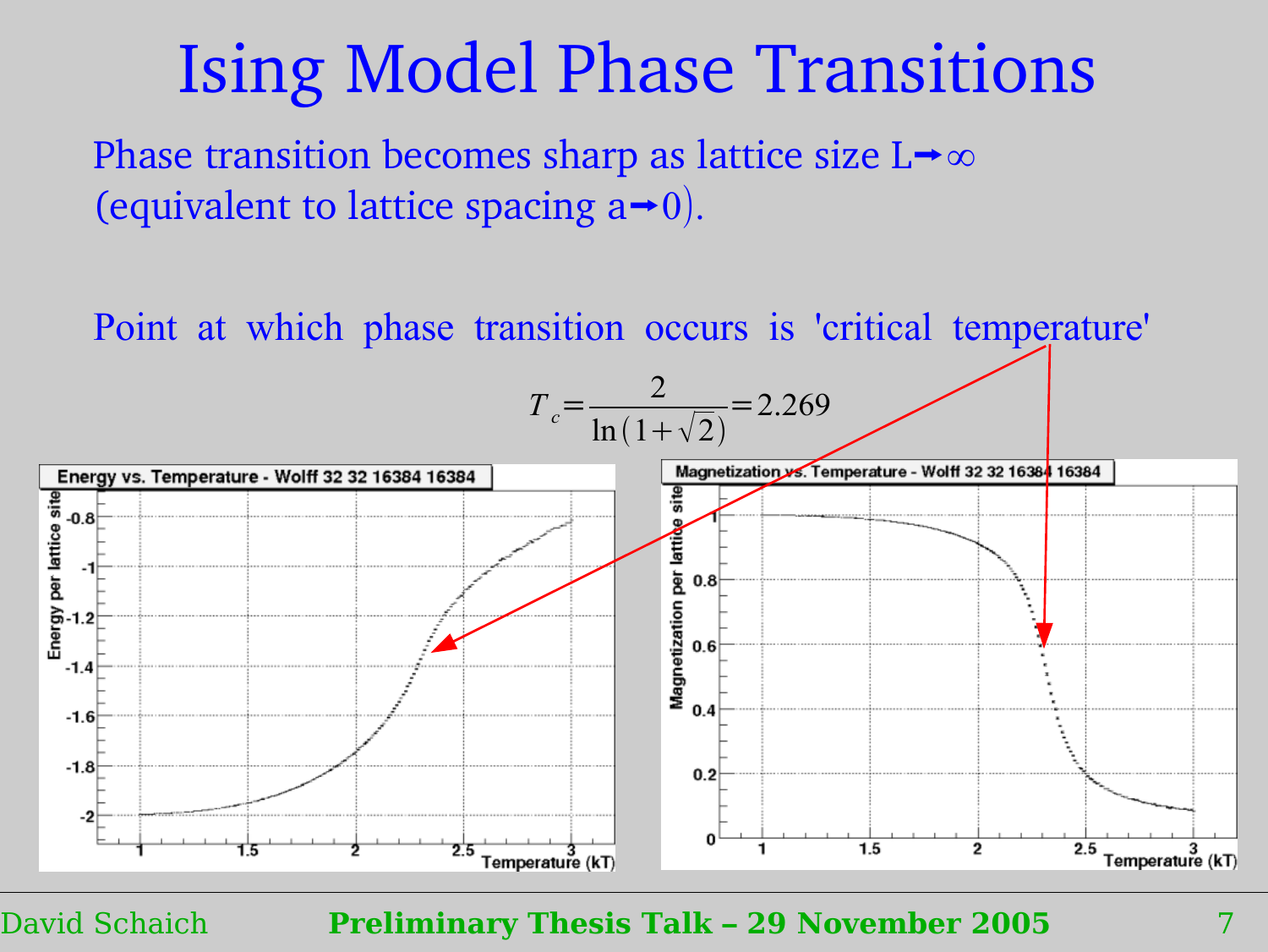How to calculate those pretty graphs on the previous slide? **Idea** #**1**: Set up each possible configuration, calculate the desired quantity and weigh it by its Boltzmann probability

$$
\langle Q \rangle = \frac{\sum_{i} Q_i e^{-E_i/kT}}{\sum_{i} e^{-E_i/kT}}
$$
 (See Physics 30)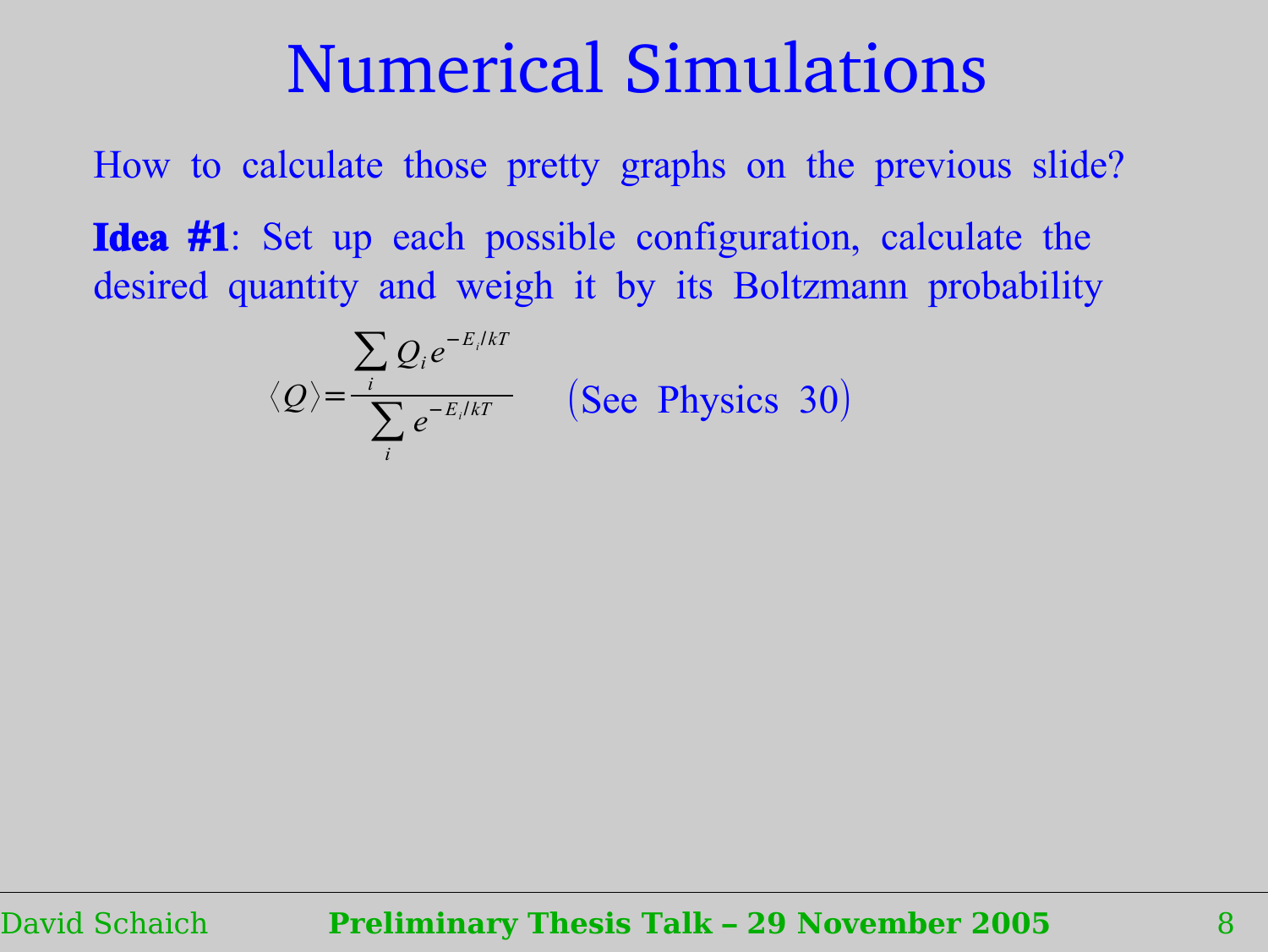**Idea** #**1**: Set up each possible configuration, calculate the desired quantity and weigh it by its Boltzmann probability

> $\langle Q \rangle = \frac{i}{\sqrt{2}}$  $\sum Q_i e^{-E_i/kT}$  $\sum e^{-E_i/kT}$  (See Physics 30) *i*

Problem #1: This isn't practical.

Example: Even a very small (16x16) Ising lattice has  $\sim 2^{256}$  $(\sim 10^{77})$  configurations, which will take at least  $\sim 10^{60}$  years to fully calculate.

It gets even worse for moderately-sized (512x512) lattices  $(\sim 10^{78,900} \text{ years})$  or small thermodynamic systems  $(\sim 10^{10^{23}} \text{ years})$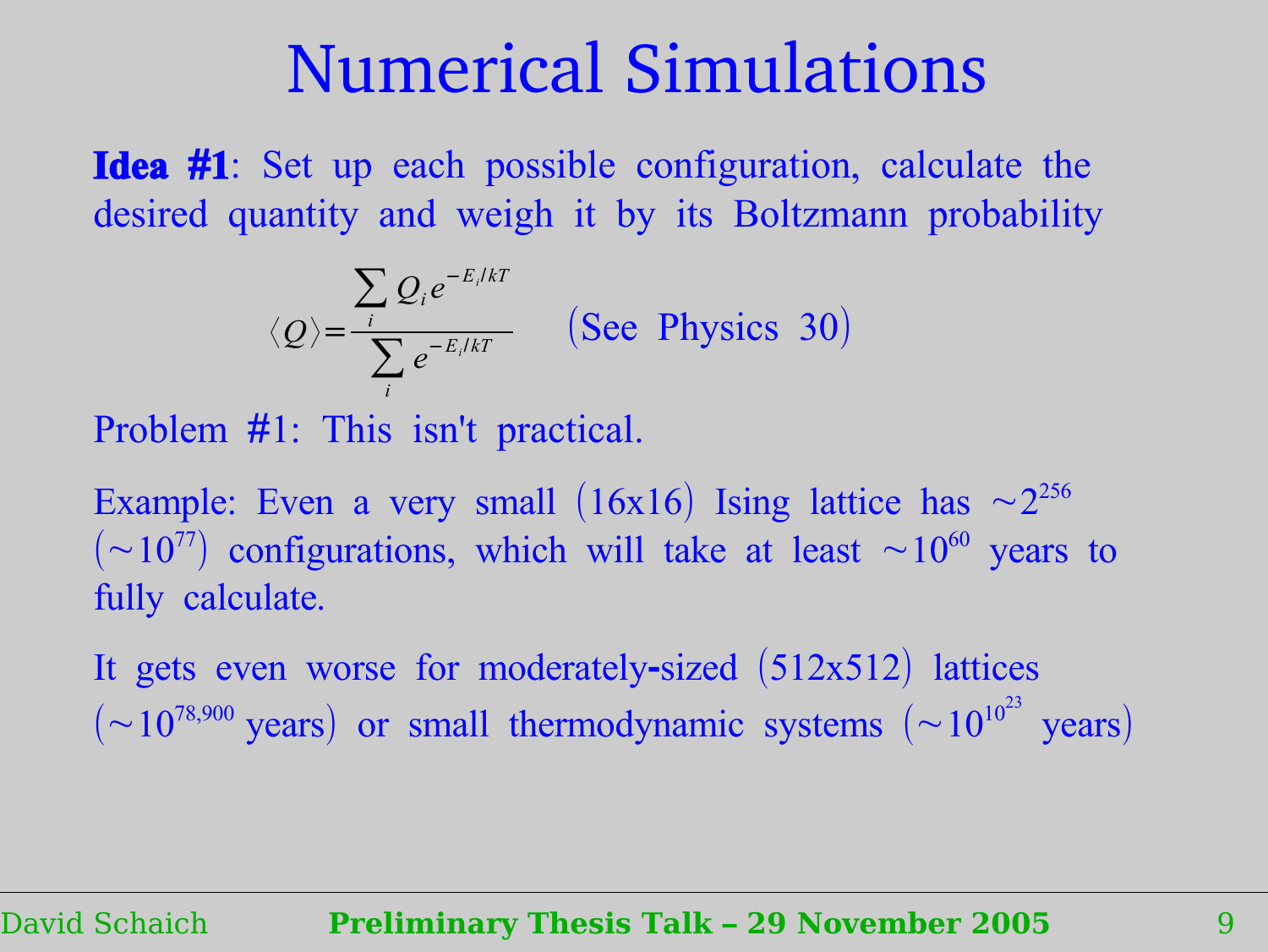**Idea** #**1**: Set up each possible configuration, calculate the desired quantity and weigh it by its Boltzmann probability

> $\langle \mathcal{Q} \rangle$ =  $\sum$ *i*  $Q_i e^{-E_i/kT}$  $\sum e^{-E_i/kT}$  (See Physics 30) *i*

Problem #1: This isn't practical.

Example: Even a very small (16x16) Ising lattice has  $\sim 2^{256}$  $(\sim 10^{77})$  configurations, which will take at least  $\sim 10^{60}$  years to fully calculate.

It gets even worse for moderately-sized (512x512) lattices  $(\sim 10^{78,900} \text{ years})$  or small thermodynamic systems  $(\sim 10^{10^{23}} \text{ years})$ DUE 12 MAY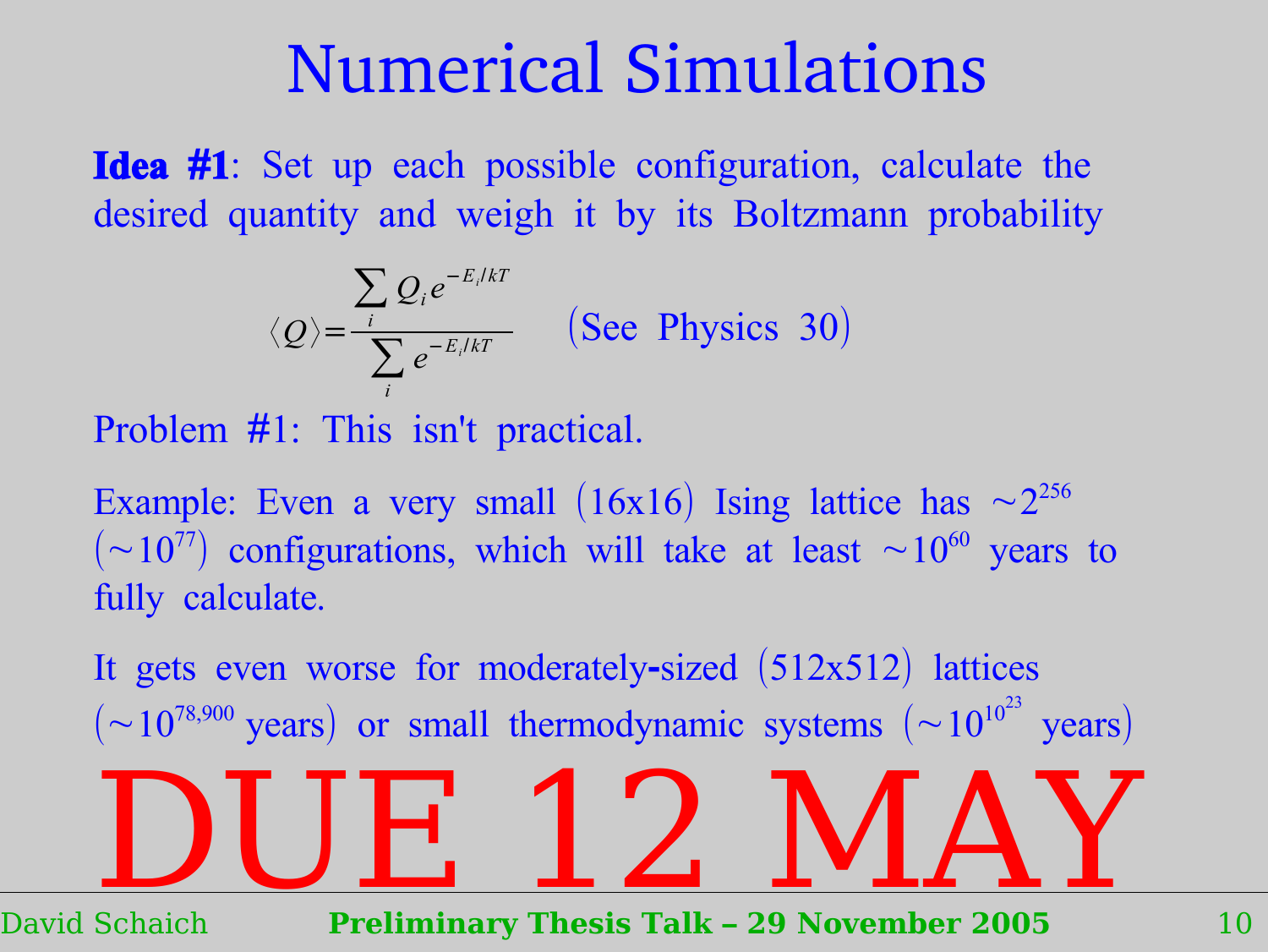**Idea** #**1**: Set up each possible configuration, calculate the desired quantity and weigh it by its Boltzmann probability

$$
\langle Q \rangle = \frac{\sum_{i} Q_{i} e^{-E_{i}/kT}}{\sum_{i} e^{-E_{i}/kT}}
$$
 (See Physics 30)

Problem #2: This is just silly

Generally only a *very* small proportion of the possible states actually matter. It's a waste of time to worry about the others.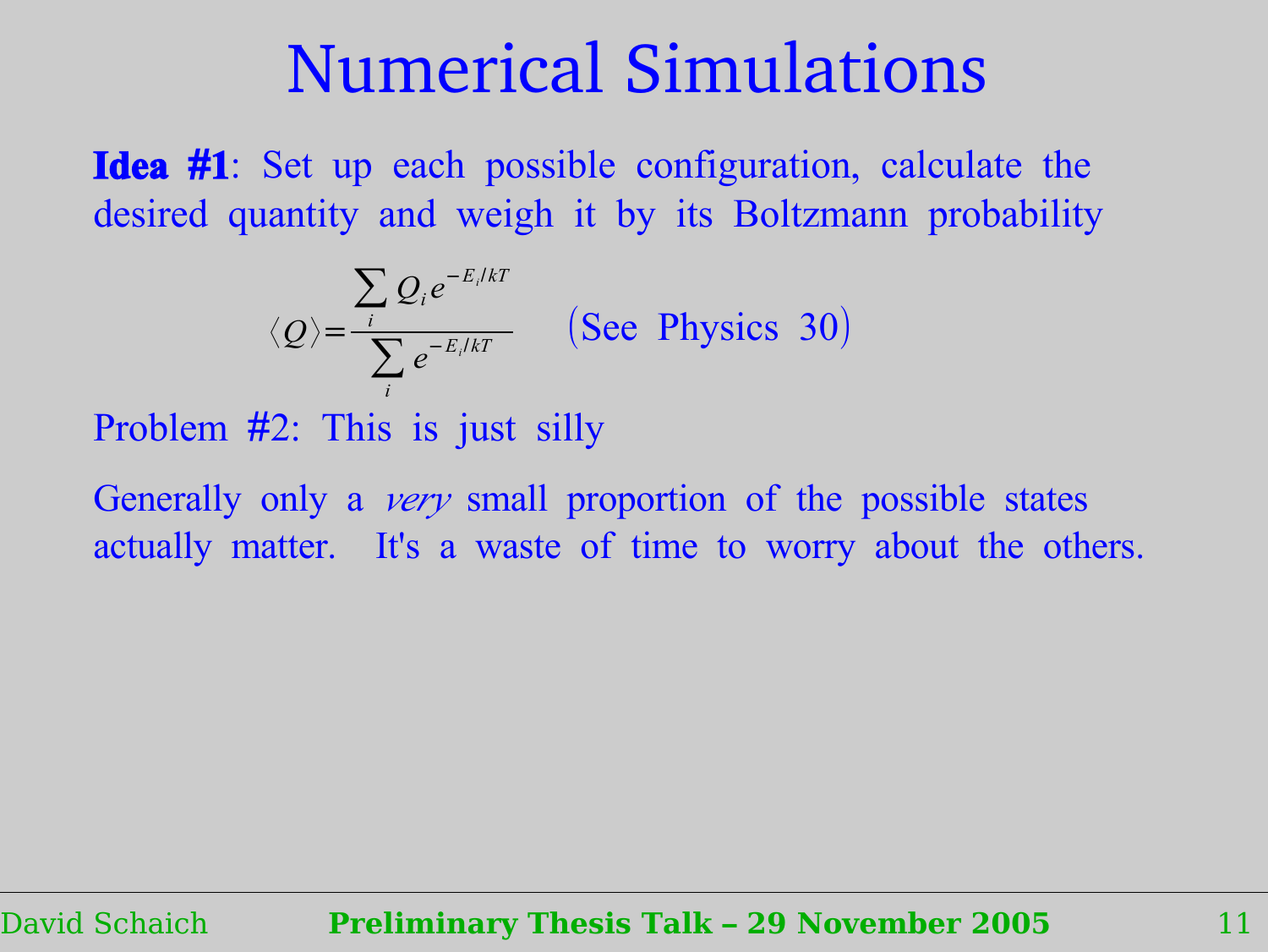### Importance Sampling

**Idea** #**2**: Only sample the important states: instead of considering every state and then weighing by its Boltzmann factor, only worry about those states with sufficiently large probabilities.

This is known as 'importance sampling.'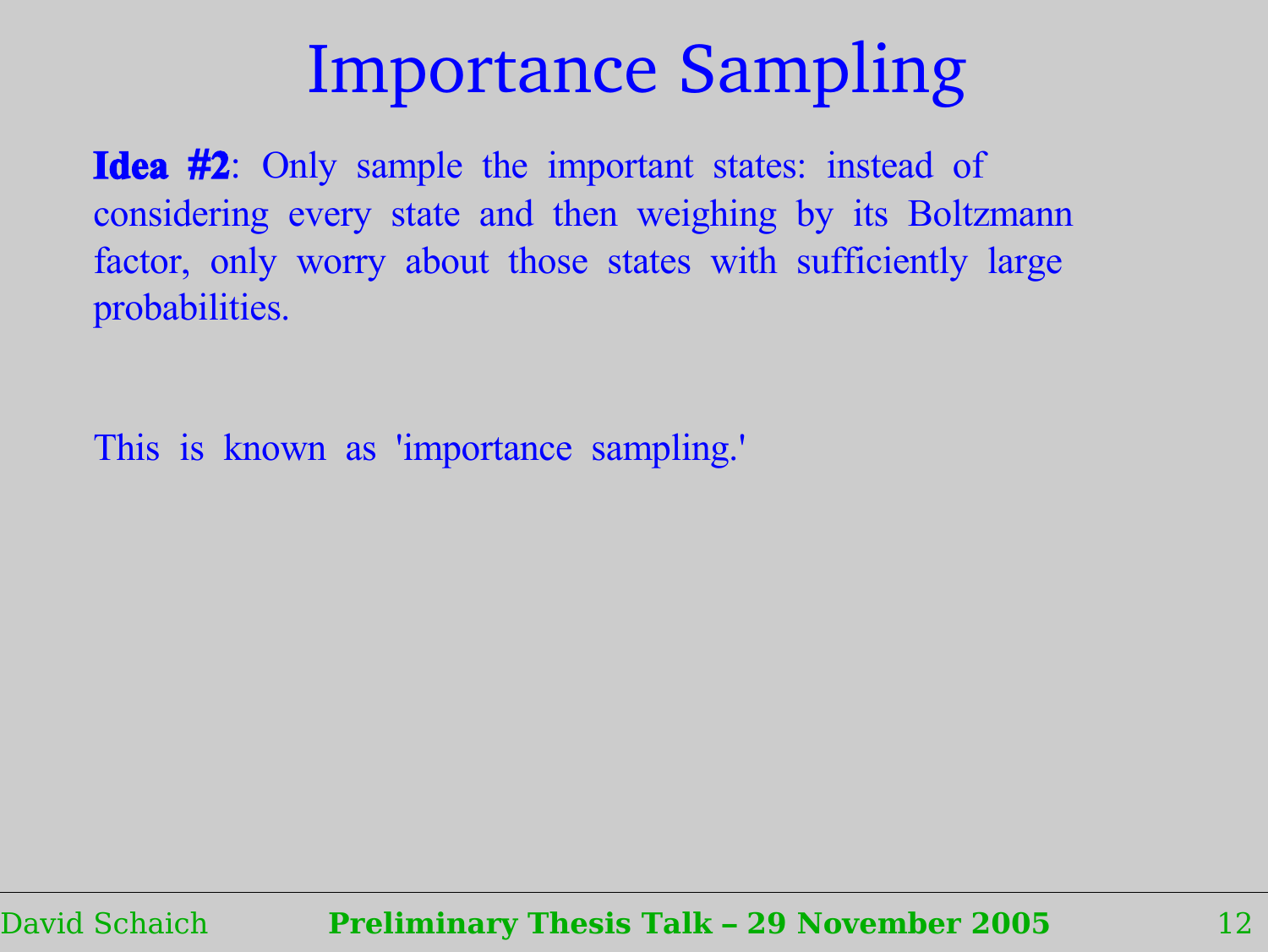### Importance Sampling

**Idea** #**2**: Only sample the important states: instead of considering every state and then weighing by its Boltzmann factor, only worry about those states with sufficiently large probabilities.

This is known as 'importance sampling.'

Complication: How to determine which states matter without checking all of them?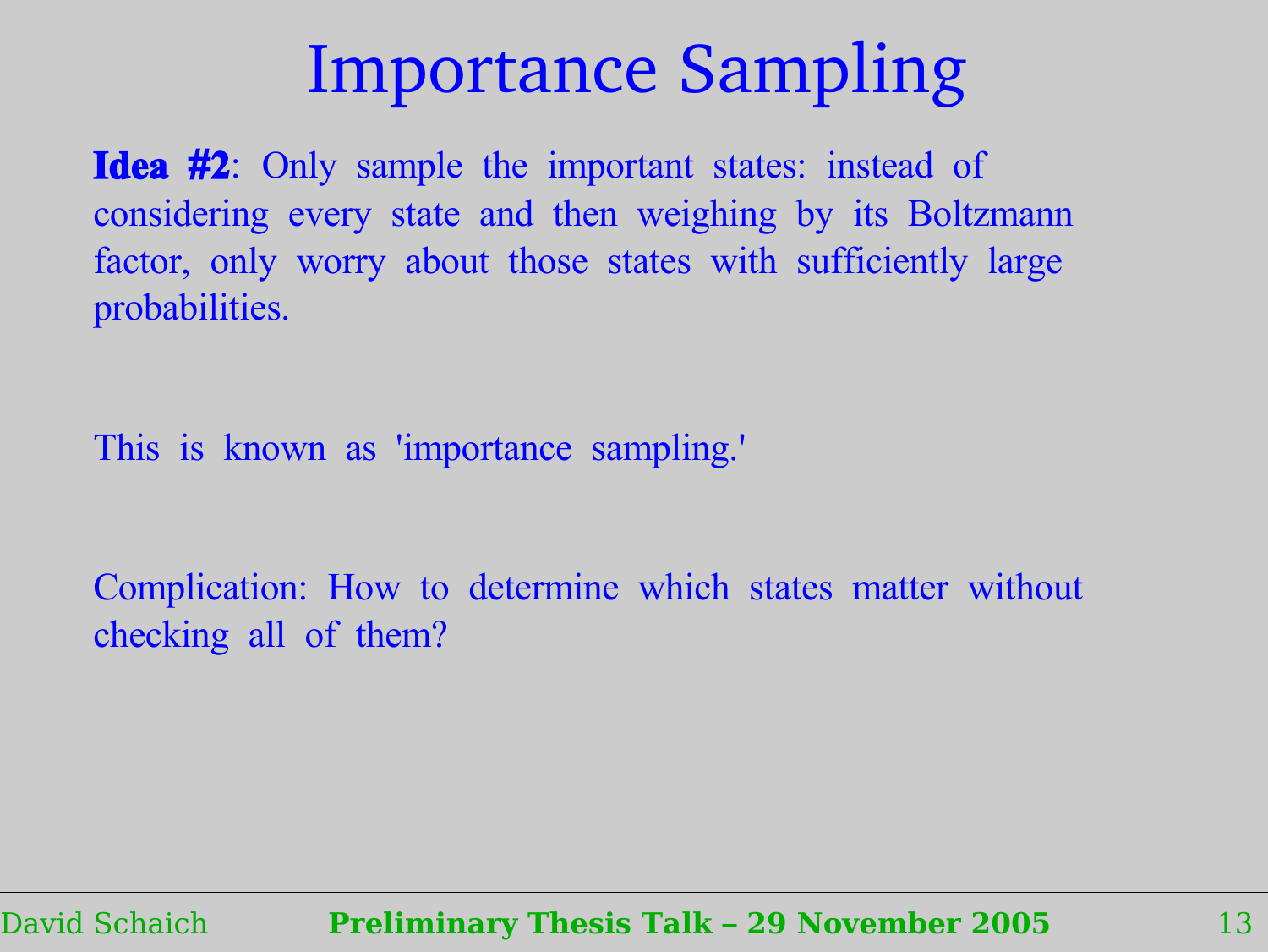### Markov Processes

Markov processes are ways to generate a random set of states according to the Boltzmann probabilities. (Proof left to reader)

But what are Markov processes?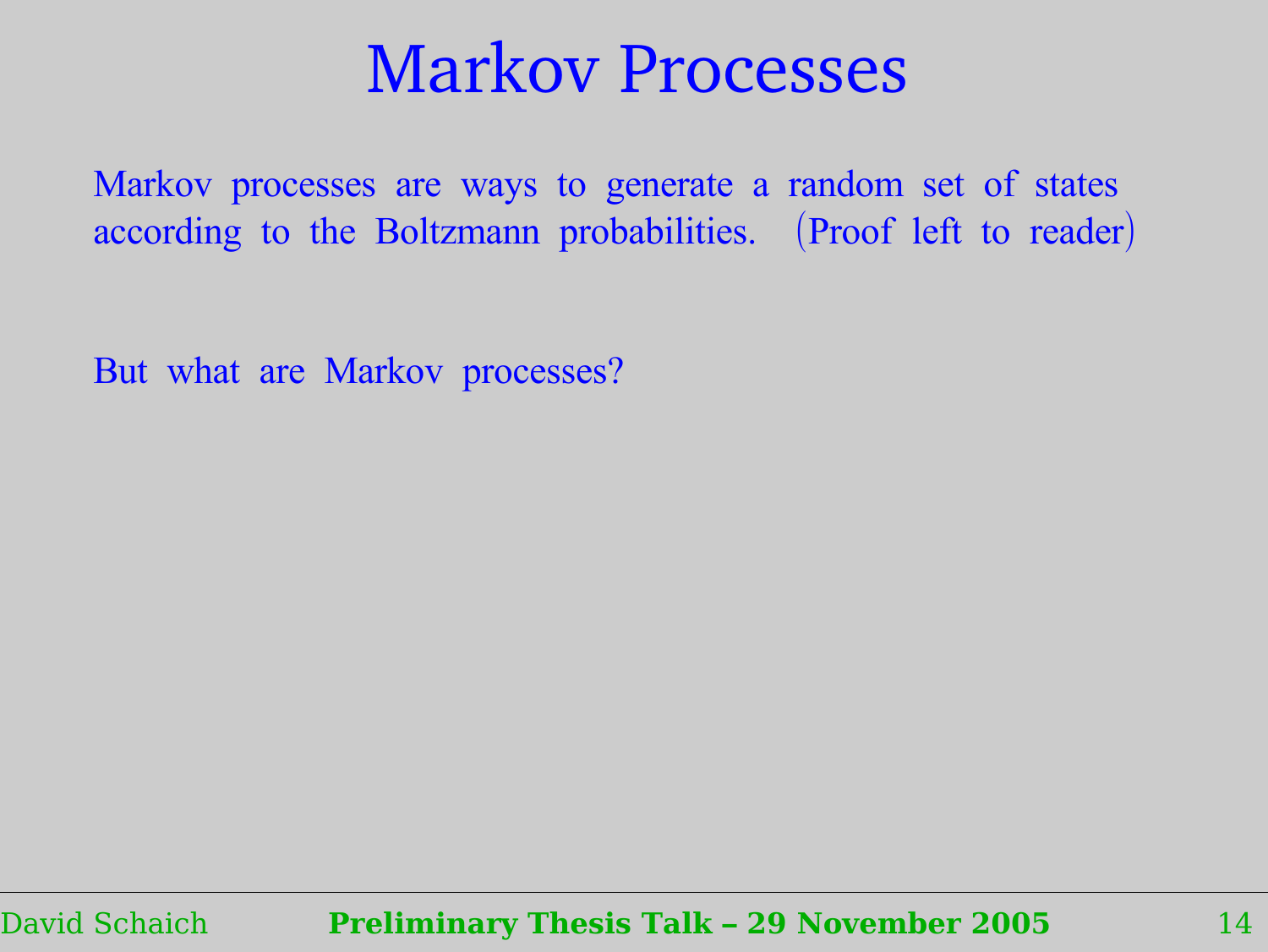Given an initial state X, a Markov process randomly generates a new state Y with 'transition probability'  $P(X \rightarrow Y)$ .

This series of states produced by the Markov process is known as a 'Markov chain.'

Because of its use of randomness, this approach is known as the 'Markov Chain Monte Carlo (MCMC) method' in honor of the famous casino center in Monaco.

To reproduce the Boltzmann distribution, the Markov process needs to satisfy three conditions.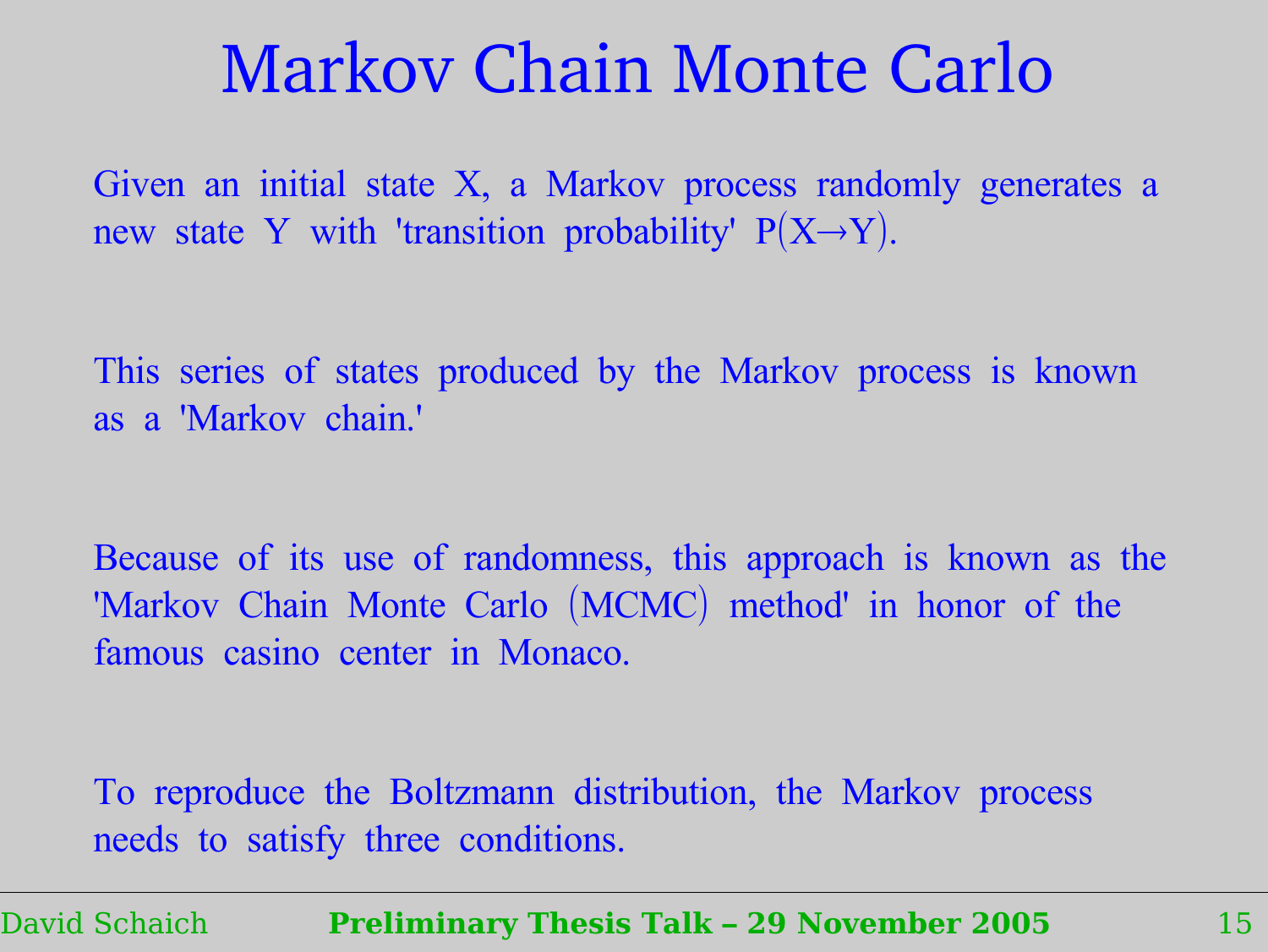Three conditions guarantee Boltzmann distribution:

**1**)  $P(X \rightarrow Y)$  can depend only on X and Y – in particular, none of the previous states can influence the transition probability to the next state (hence 'chain').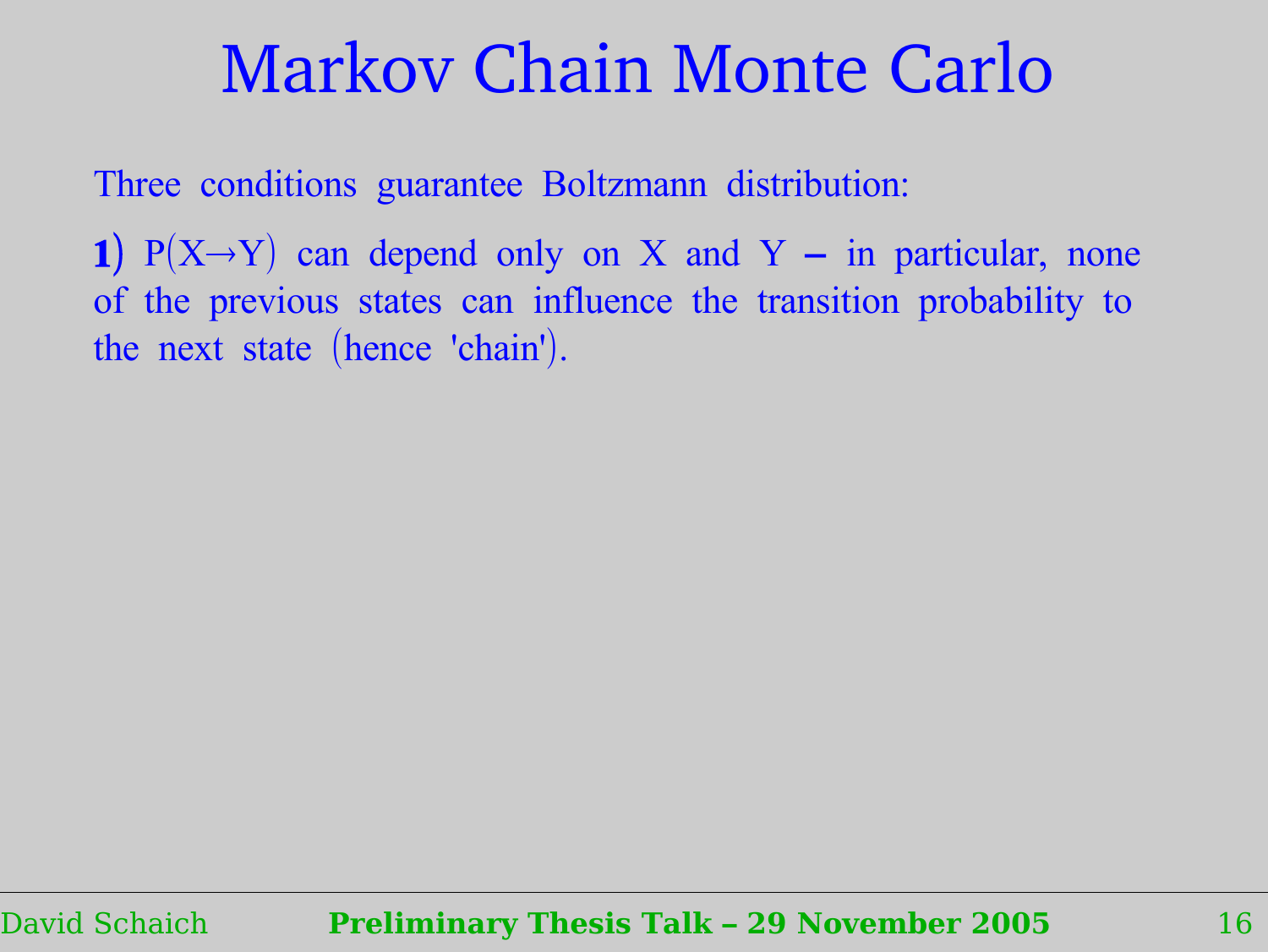Three conditions guarantee Boltzmann distribution:

**1**)  $P(X \rightarrow Y)$  can depend only on X and Y – in particular, none of the previous states can influence the transition probability to the next state (hence 'chain').

**2**) It must be possible to reach any state from any other state (possibly passing through intermediate states), since Boltzmann factors are always greater than zero. ("Ergodicity")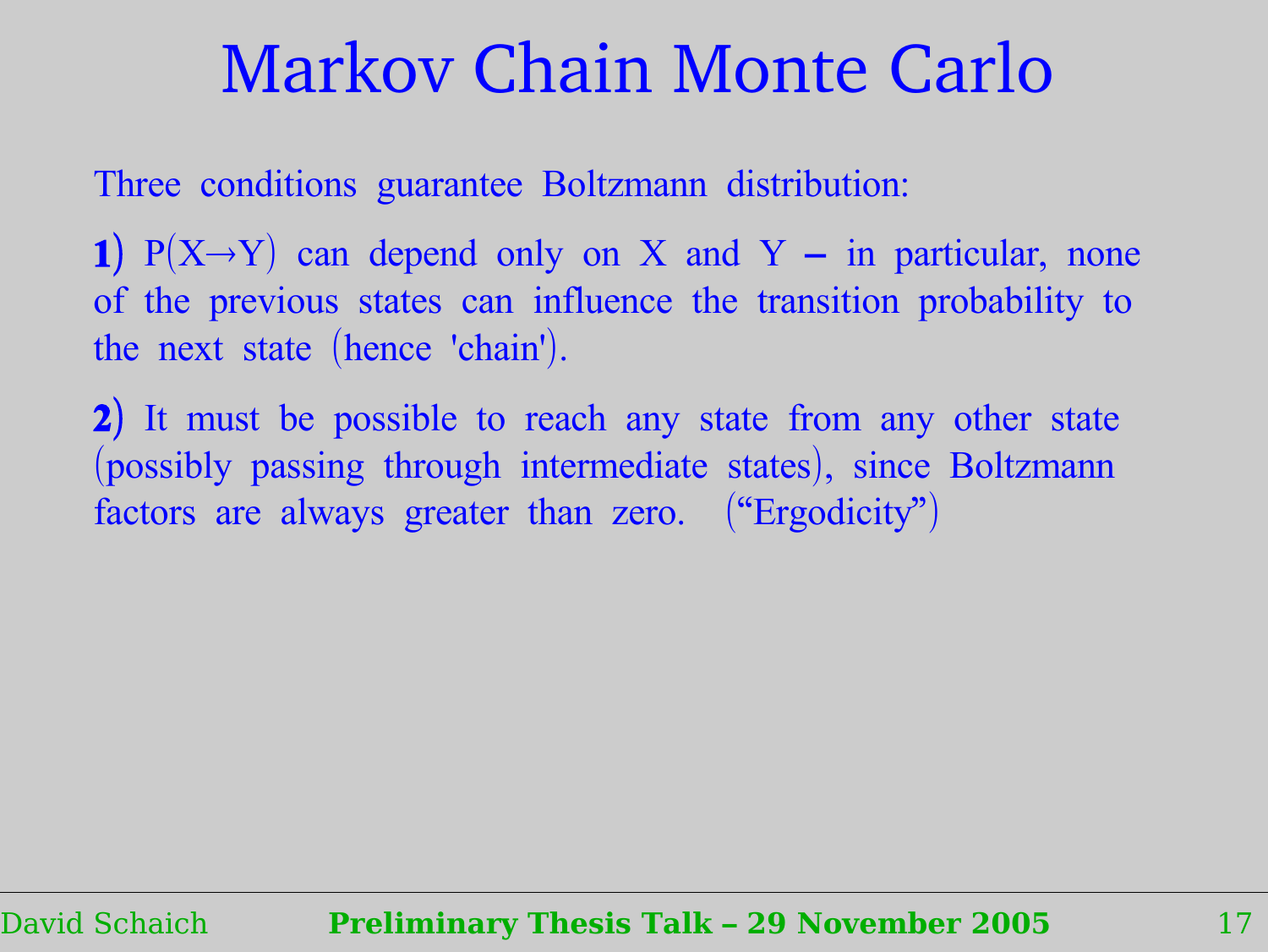Three conditions guarantee Boltzmann distribution:

**1**)  $P(X \rightarrow Y)$  can depend only on X and Y – in particular, none of the previous states can influence the transition probability to the next state (hence 'chain').

**2**) It must be possible to reach any state from any other state (possibly passing through intermediate states), since Boltzmann factors are always greater than zero. ("Ergodicity")

**3**) The probability of going from X to Y must be the same as the probability of going from Y to X:

 $p_Y P(X \to Y) = p_Y P(Y \to X)$ 

where p X and p Y are the probabilities of actually being in states X and Y, respectively. ("Detailed Balance")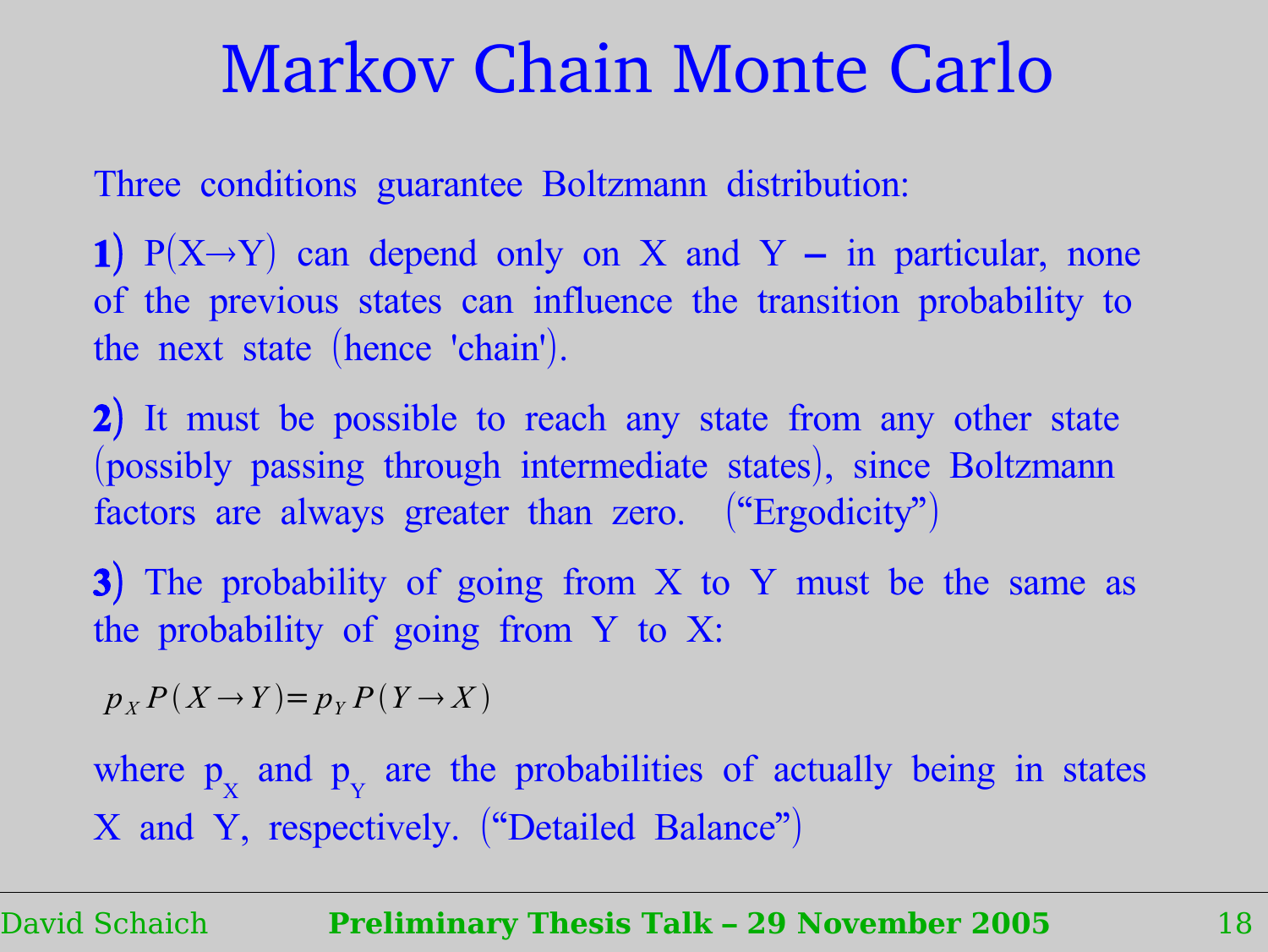Three conditions guarantee Boltzmann distribution:

**1**)  $P(X \rightarrow Y)$  can depend only on X and Y – in particular, none of the previous states can influence the transition probability to the next state (hence 'chain').

**2**) It must be possible to reach any state from any other state (possibly passing through intermediate states), since Boltzmann factors are always greater than zero. ("Ergodicity")

**3**) The probability of going from X to Y must be the same as the probability of going from Y to X:

$$
p_X P(X \to Y) = p_Y P(Y \to X) \implies \frac{P(X \to Y)}{P(Y \to X)} = \frac{p_Y}{p_X} = \exp\left[\frac{-(E_Y - E_X)}{kT}\right]
$$

where p X and p Y are the probabilities of actually being in states X and Y, respectively. ("Detailed Balance")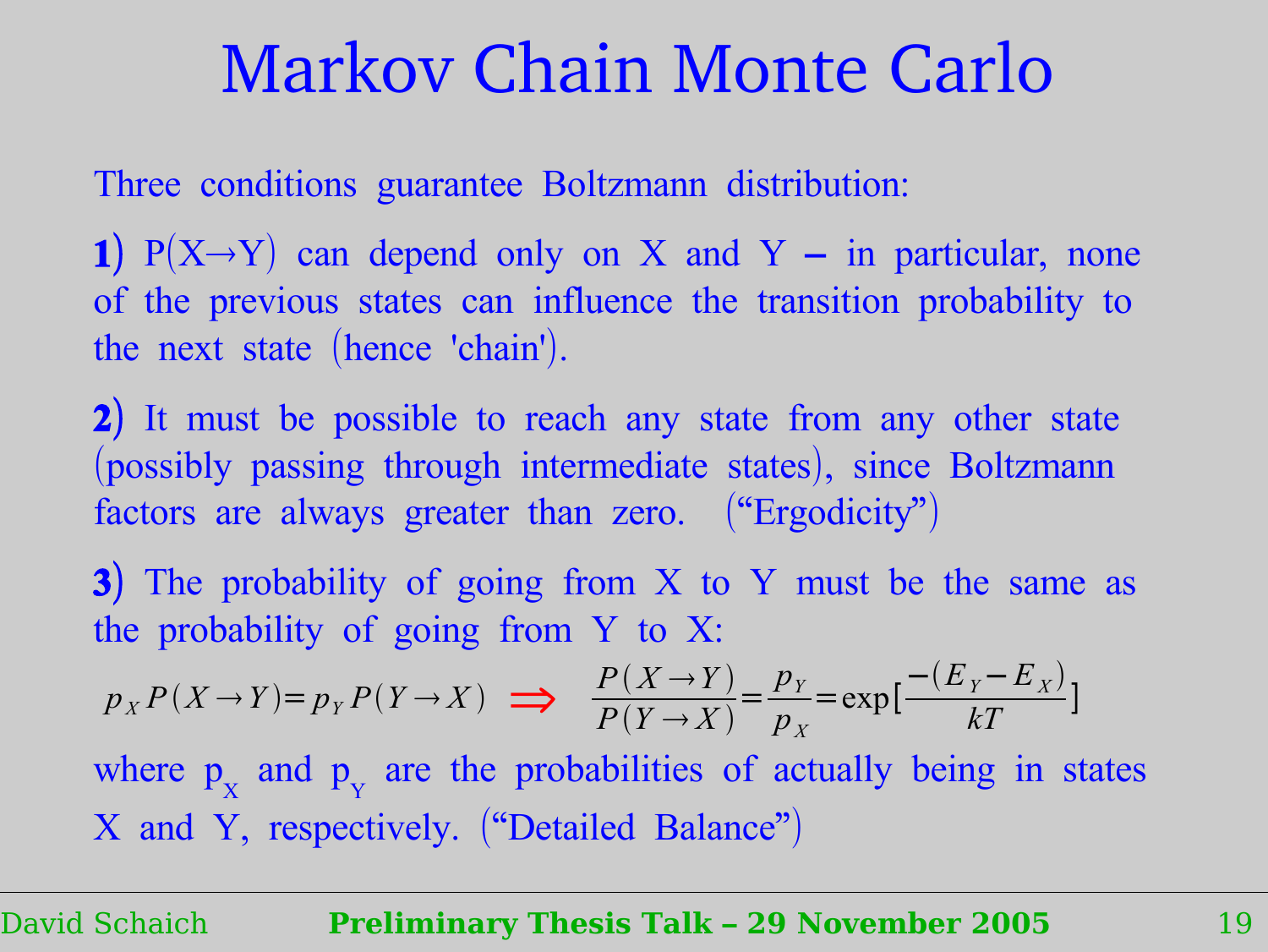# $\phi^4$  Theory (in 2-D)

Lagrangian (density):  $(\phi \in \mathbb{R})$ 

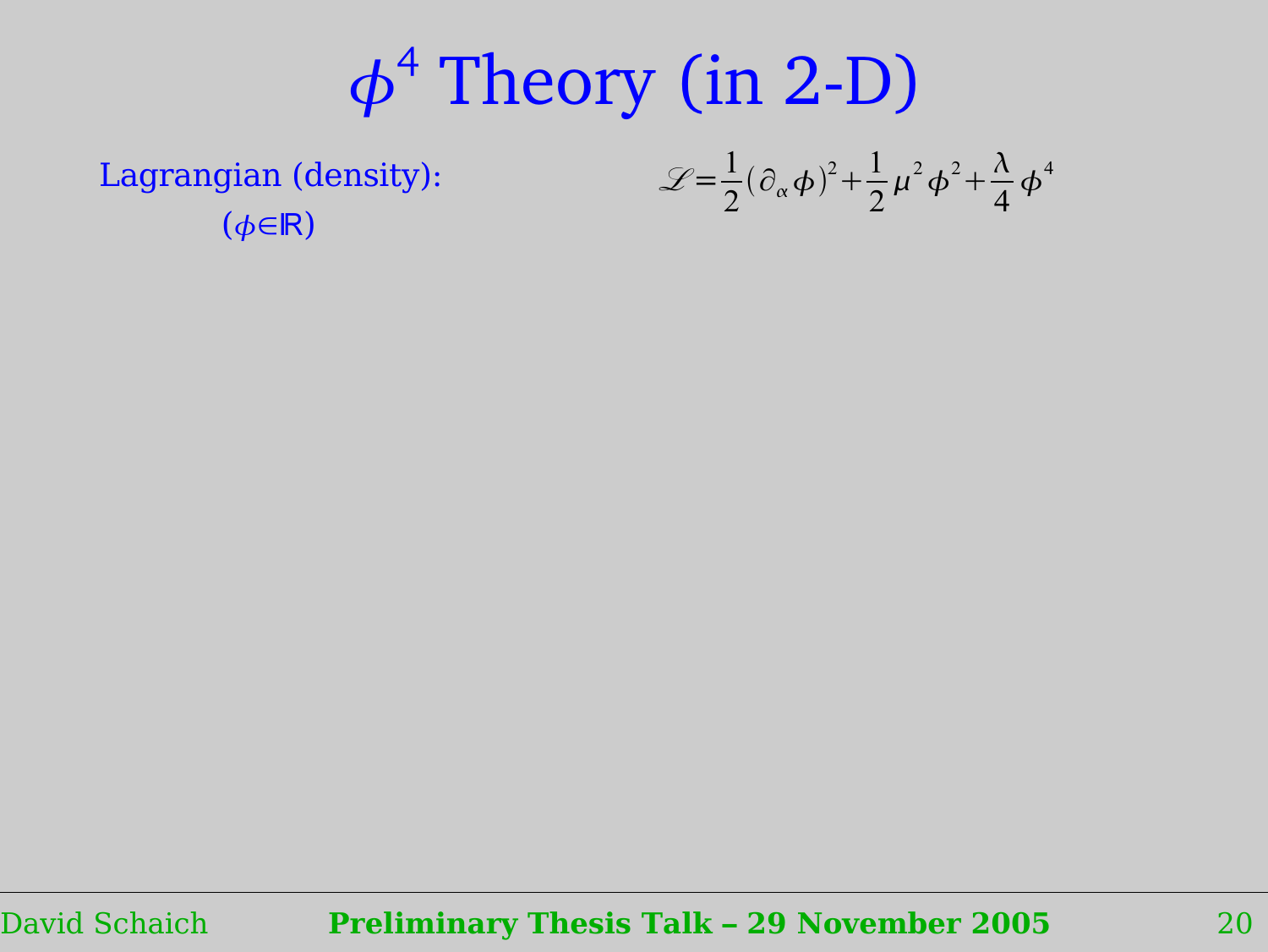# Discretized  $\phi^4$  Theory (in 2-D)

Lagrangian (density):

 $(*φ*∈**R**)$ Discretized action (energy):

$$
\mathcal{L} = \frac{1}{2} (\partial_{\alpha} \phi)^{2} + \frac{1}{2} \mu^{2} \phi^{2} + \frac{\lambda}{4} \phi^{4}
$$
  

$$
E = -\sum_{\langle i,j \rangle} \phi_{i} \phi_{j} + \sum_{n} [(2 + \frac{\mu_{0L}^{2}}{2}) \phi_{n}^{2} + \frac{\lambda_{L}}{4} \phi_{n}^{4}]
$$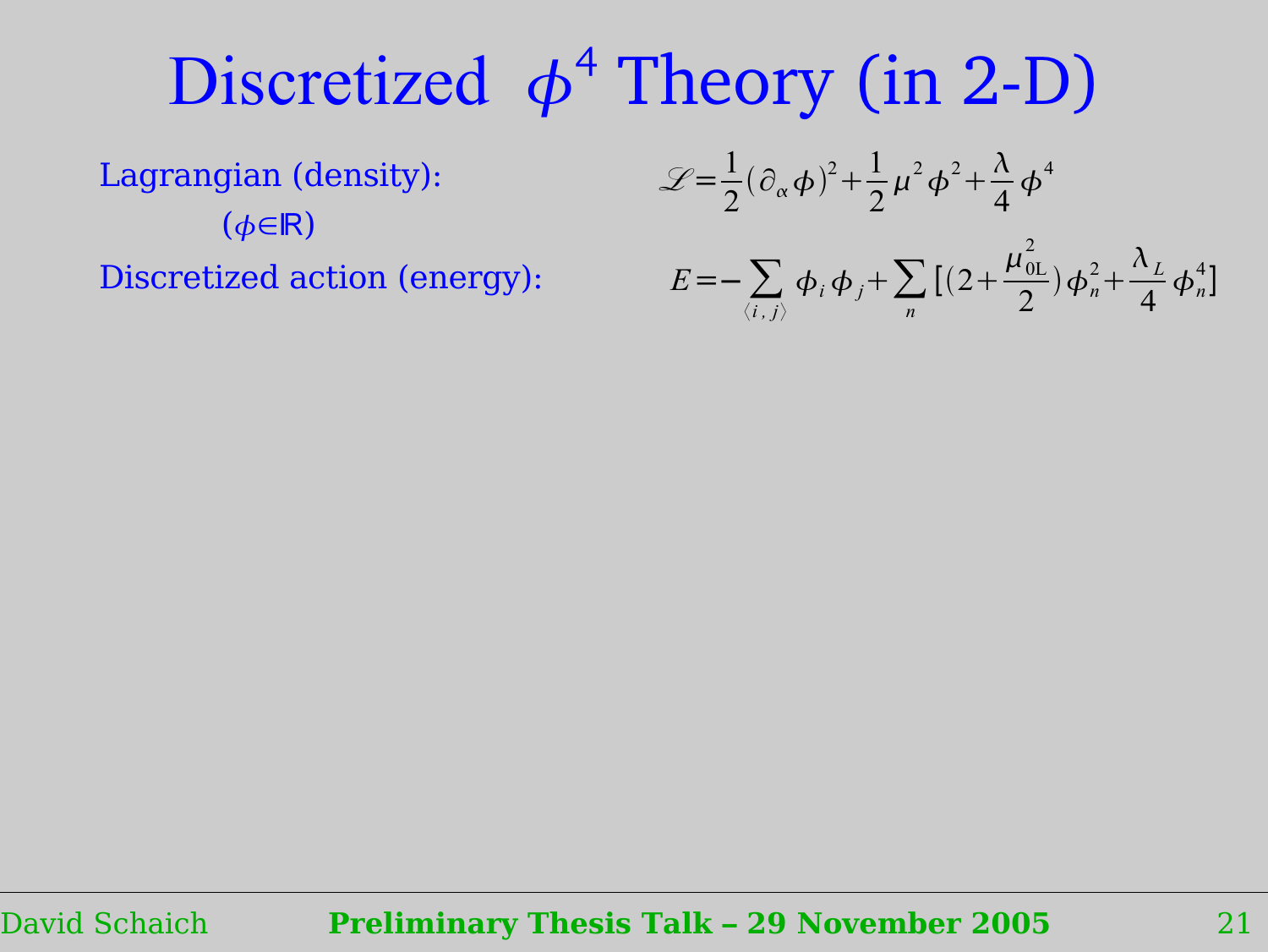# Discretized  $\phi^4$  Theory (in 2-D)

Lagrangian (density):

 $(*φ*∈**R**)$ Discretized action (energy):

$$
\mathcal{L} = \frac{1}{2} (\partial_{\alpha} \phi)^2 + \frac{1}{2} \mu^2 \phi^2 + \frac{\lambda}{4} \phi^4
$$
  

$$
E = -\sum_{\langle i,j \rangle} \phi_i \phi_j + \sum_n \left[ (2 + \frac{\mu_{0L}^2}{2}) \phi_n^2 + \frac{\lambda_L}{4} \phi_n^4 \right]
$$

*n*

(In case you're wondering how the action became the energy, I should mention that discretizing the action involves making a **Wick rotation**  $(t \rightarrow \lambda t)$ , which changes Minkowski space into Euclidean space and identifies the action and energy. It's a bit too messy for the time I have.)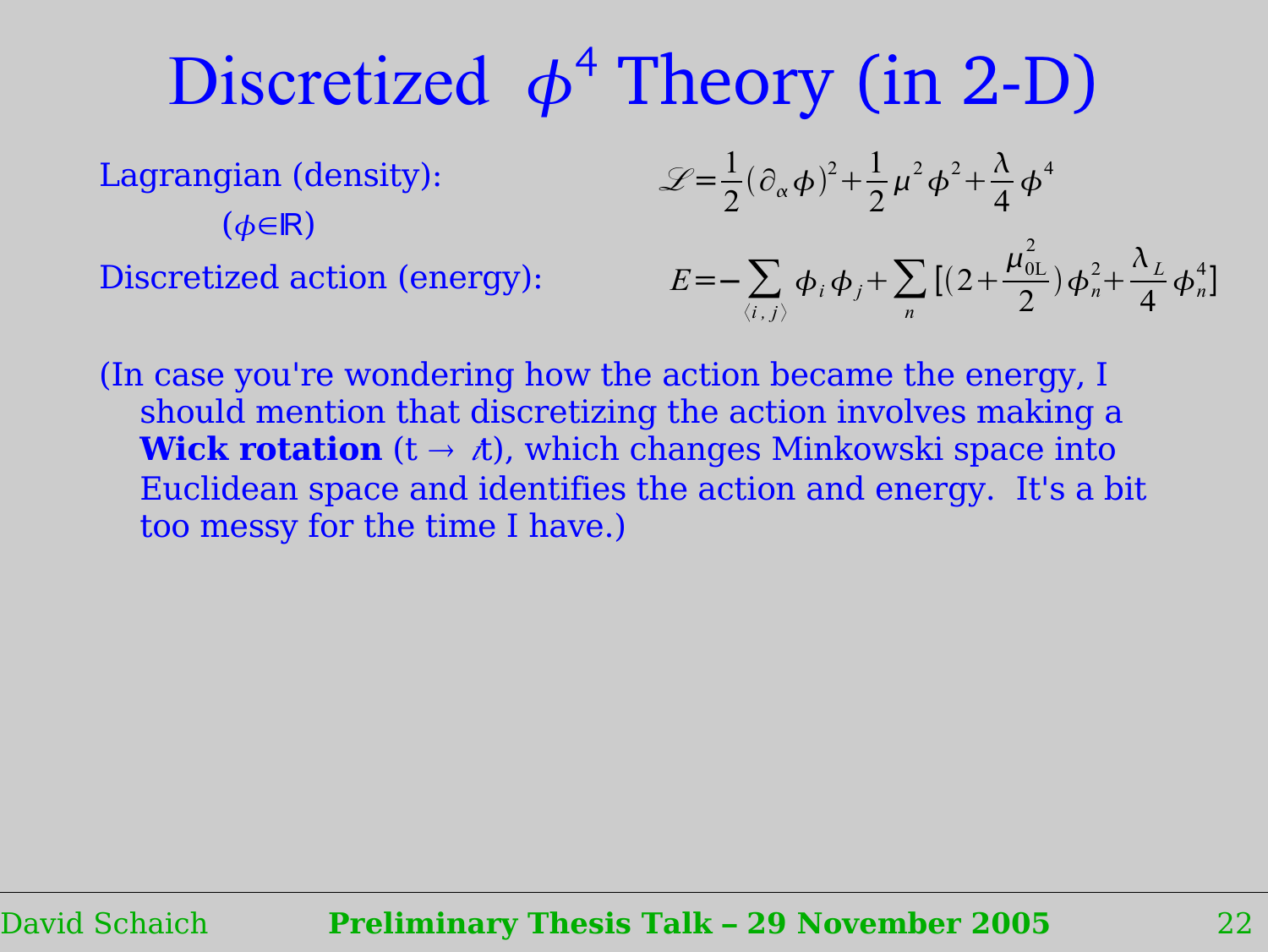# Discretized  $\phi^4$  Theory Parameters

Lagrangian (density):  $(*φ*∈**R**)$ 

Discretized action (energy):

$$
\mathcal{L} = \frac{1}{2} (\partial_{\alpha} \phi)^2 + \frac{1}{2} \mu^2 \phi^2 + \frac{\lambda}{4} \phi^4
$$

$$
E = -\sum_{\langle i,j\rangle} \phi_i \phi_j + \sum_n \left[ \left( 2 + \frac{\mu_{0L}^2}{2} \right) \phi_n^2 + \frac{\lambda_L}{4} \phi_n^4 \right]
$$

(In case you're wondering how the action became the energy, I should mention that discretizing the action involves making a **Wick rotation**  $(t \rightarrow \lambda t)$ , which changes Minkowski space into Euclidean space and identifies the action and energy. It's a bit too messy for the time I have.)

The discretized theory is characterized by two independent dimensionless parameters that depend on the lattice spacing a:

$$
\mu_{0L}^2 = \mu_0^2 a^2
$$
  

$$
\lambda_L = \lambda a^2
$$

(both  $\mu_0^2$  and  $\lambda$  have dimensions of mass squared)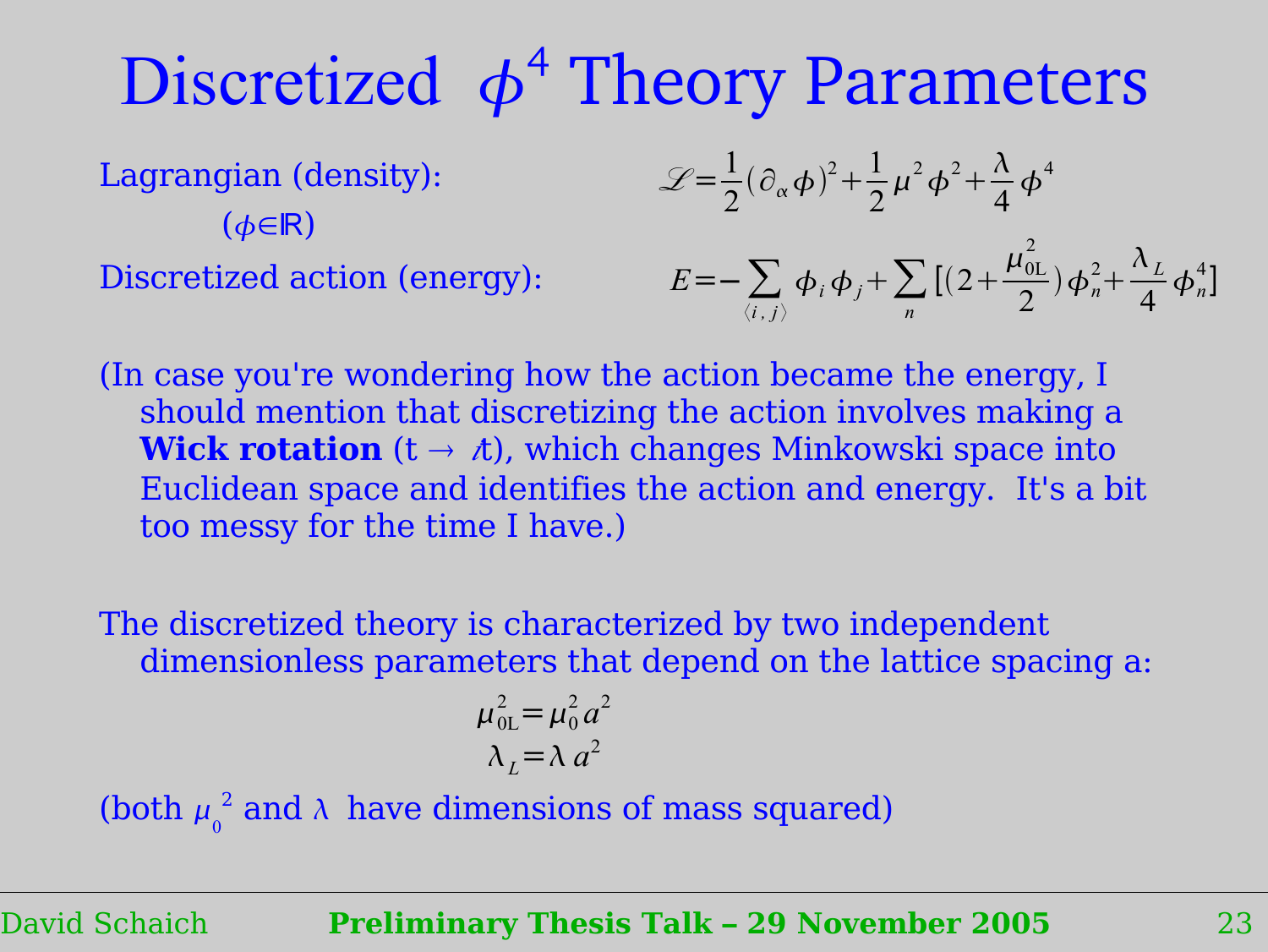## Discretized  $\phi^4$  Theory Phase Transition

$$
E = -\sum_{\langle i,j\rangle} \phi_i \phi_j + \sum_n \left[ \left( 2 + \frac{\mu_{0L}^2}{2} \right) \phi_n^2 + \frac{\lambda_L}{4} \phi_n^4 \right]
$$

As with the Ising model,  $\phi^4$  theory also exhibits a phase transition, with a critical  $\mu_{0L}^2$  for each  $\lambda_{L} > 0$ .

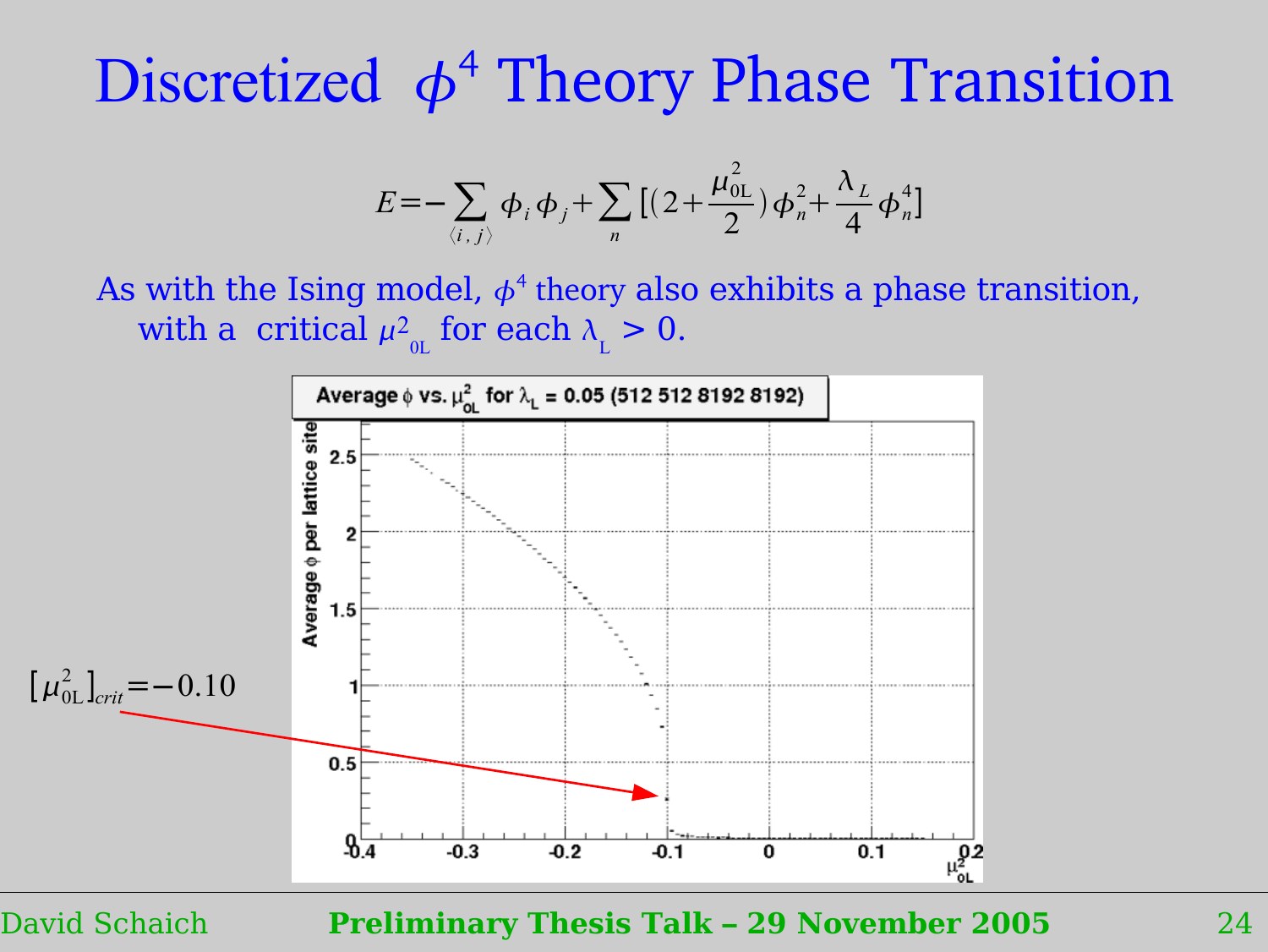$$
E = -\sum_{\langle i,j\rangle} \phi_i \phi_j + \sum_n \left[ \left(2 + \frac{\mu_L^2}{2}\right) \phi_n^2 + \frac{\lambda_L}{4} \phi_n^4 \right]
$$

However, we're interested in the continuum theory  $(a\rightarrow 0)$ . Since the dimensionless parameters depend on the lattice spacing, this presents a problem:

$$
\lim_{a \to 0} \mu_{0L}^2 = \lim_{a \to 0} \mu_0^2 a^2 = 0
$$
  

$$
\lim_{a \to 0} \lambda_L = \lim_{a \to 0} \lambda a^2 = 0
$$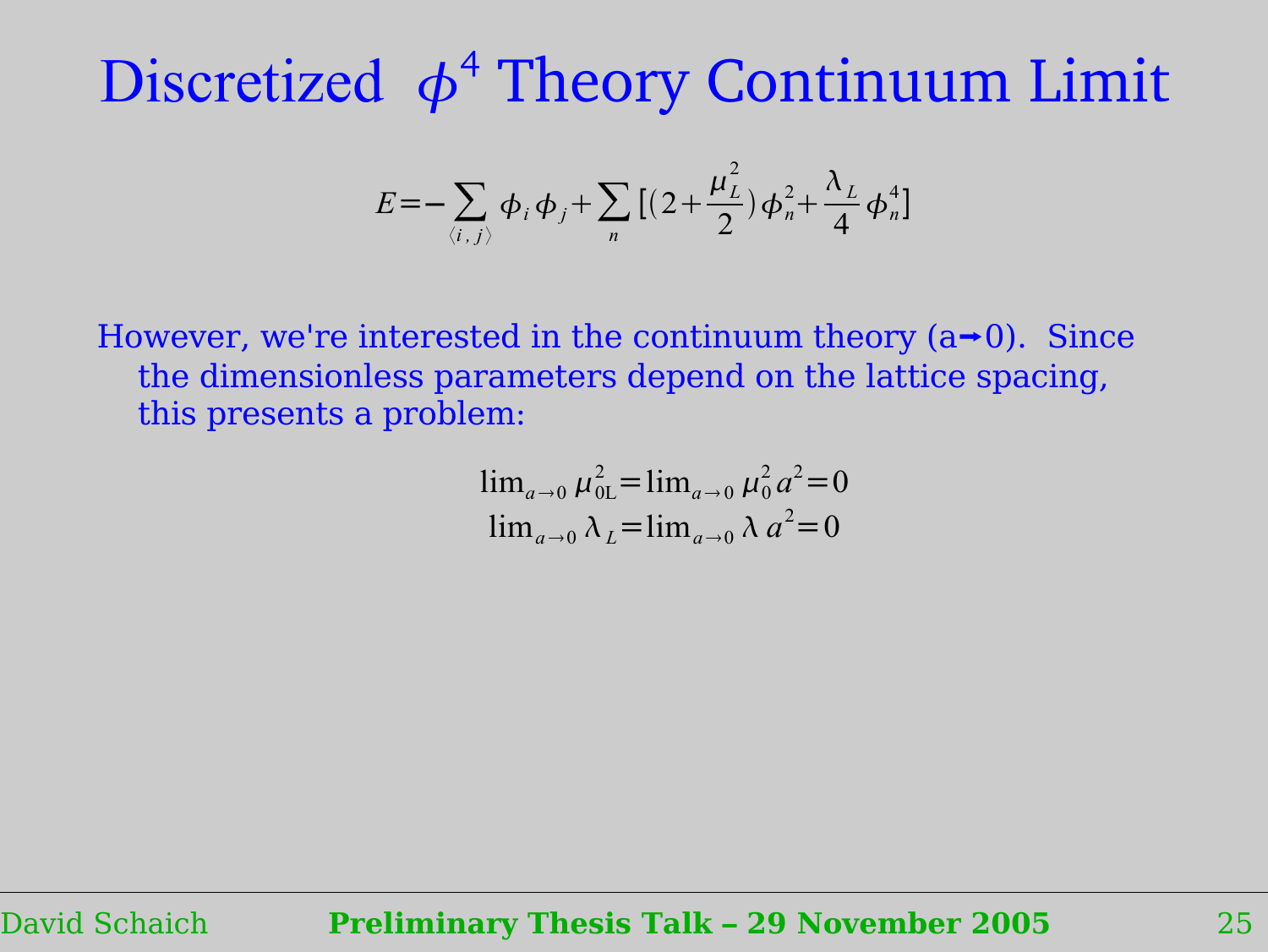$$
E = -\sum_{\langle i,j\rangle} \phi_i \phi_j + \sum_n \left[ \left(2 + \frac{\mu_L^2}{2}\right) \phi_n^2 + \frac{\lambda_L}{4} \phi_n^4 \right]
$$

However, we're interested in the continuum theory  $(a\rightarrow 0)$ . Since the dimensionless parameters depend on the lattice spacing, this presents a problem:

$$
\lim_{a\to 0} \mu_{0L}^2 = \lim_{a\to 0} \mu_0^2 a^2 = 0
$$
  

$$
\lim_{a\to 0} \lambda_L = \lim_{a\to 0} \lambda a^2 = 0
$$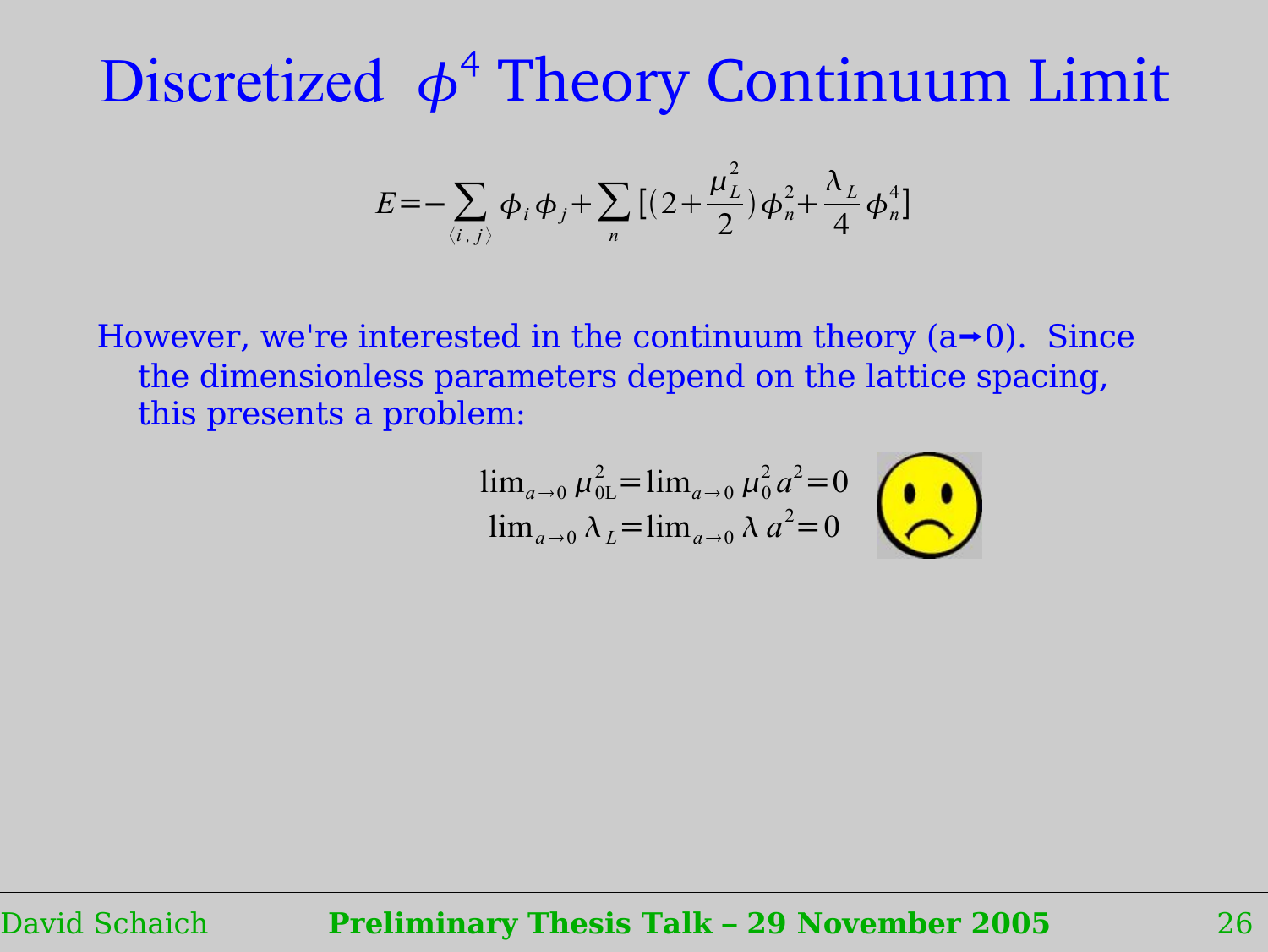$$
E = -\sum_{\langle i,j\rangle} \phi_i \phi_j + \sum_n \left[ \left(2 + \frac{\mu_L^2}{2}\right) \phi_n^2 + \frac{\lambda_L}{4} \phi_n^4 \right]
$$

However, we're interested in the continuum theory  $(a\rightarrow 0)$ . Since the dimensionless parameters depend on the lattice spacing, this presents a problem:

$$
\lim_{a\to 0} \mu_{0L}^2 = \lim_{a\to 0} \mu_0^2 a^2 = 0
$$
  

$$
\lim_{a\to 0} \lambda_L = \lim_{a\to 0} \lambda a^2 = 0
$$

Solution:

Introduce dimensionless **critical coupling constant**:

$$
[\lambda/\mu^2]_{\text{crit}} = \lim_{a \to 0} [\lambda_L/\mu_L^2]_{\text{crit}}
$$

The continuum theory is characterized by this single parameter.  $(\mu^2)$  $_{\textrm{\tiny{L}}}$  is the renormalized version of  $\mu^2$  $_{\scriptscriptstyle{0L}}$  – no time to cover that subject)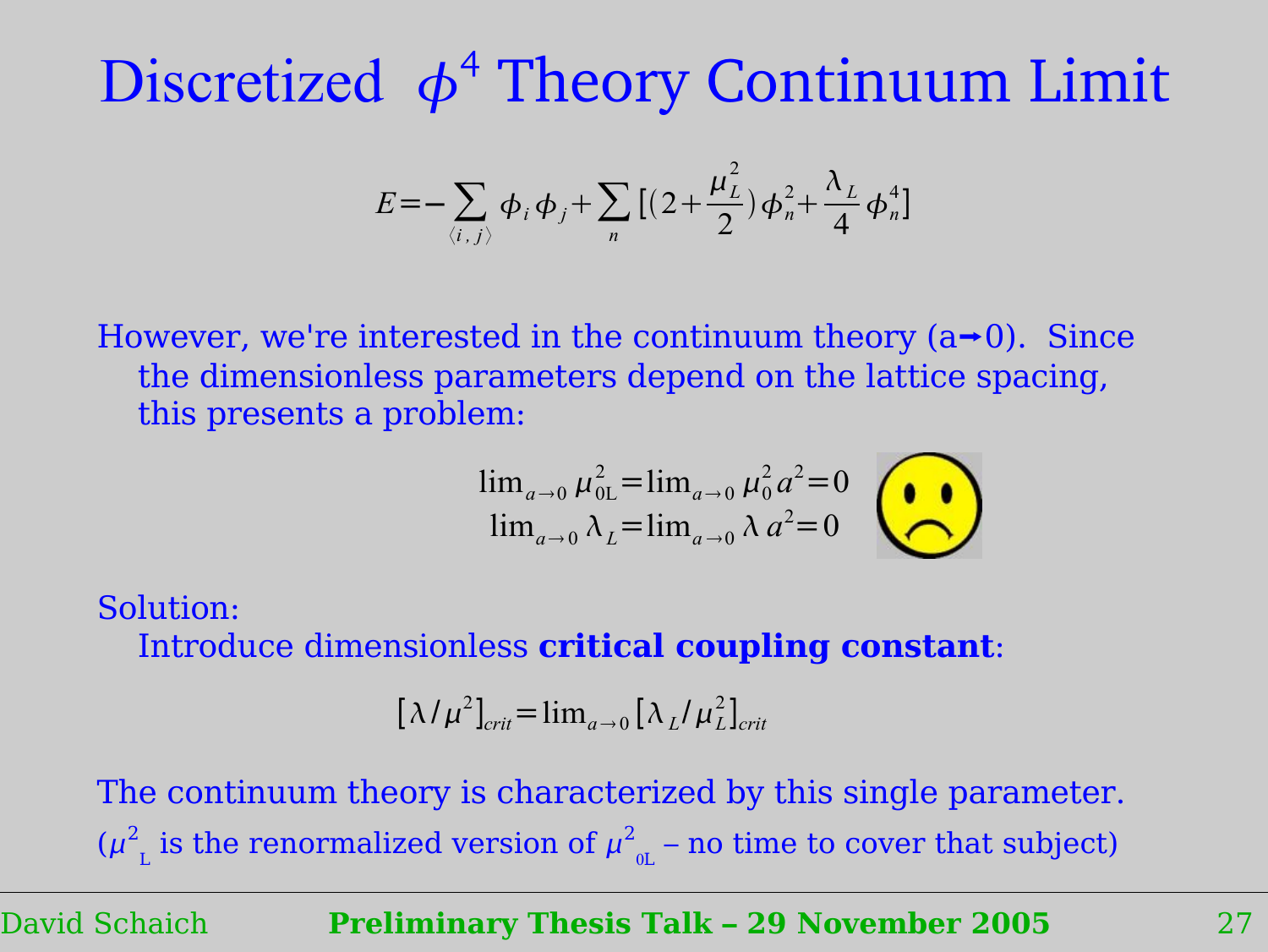$$
E = -\sum_{\langle i,j\rangle} \phi_i \phi_j + \sum_n \left[ \left(2 + \frac{\mu_L^2}{2}\right) \phi_n^2 + \frac{\lambda_L}{4} \phi_n^4 \right]
$$

However, we're interested in the continuum theory  $(a\rightarrow 0)$ . Since the dimensionless parameters depend on the lattice spacing, this presents a problem:

$$
\lim_{a \to 0} \mu_{0L}^2 = \lim_{a \to 0} \mu_0^2 a^2 = 0
$$
  

$$
\lim_{a \to 0} \lambda_L = \lim_{a \to 0} \lambda a^2 = 0
$$

Solution:

Introduce dimensionless **critical coupling constant**:

$$
[\lambda/\mu^2]_{\text{crit}} = \lim_{a \to 0} [\lambda_L/\mu_L^2]_{\text{crit}}
$$



The continuum theory is characterized by this single parameter.  $(\mu^2)$  $_{\textrm{\tiny{L}}}$  is the renormalized version of  $\mu^2$  $_{\scriptscriptstyle{0L}}$  – no time to cover that subject)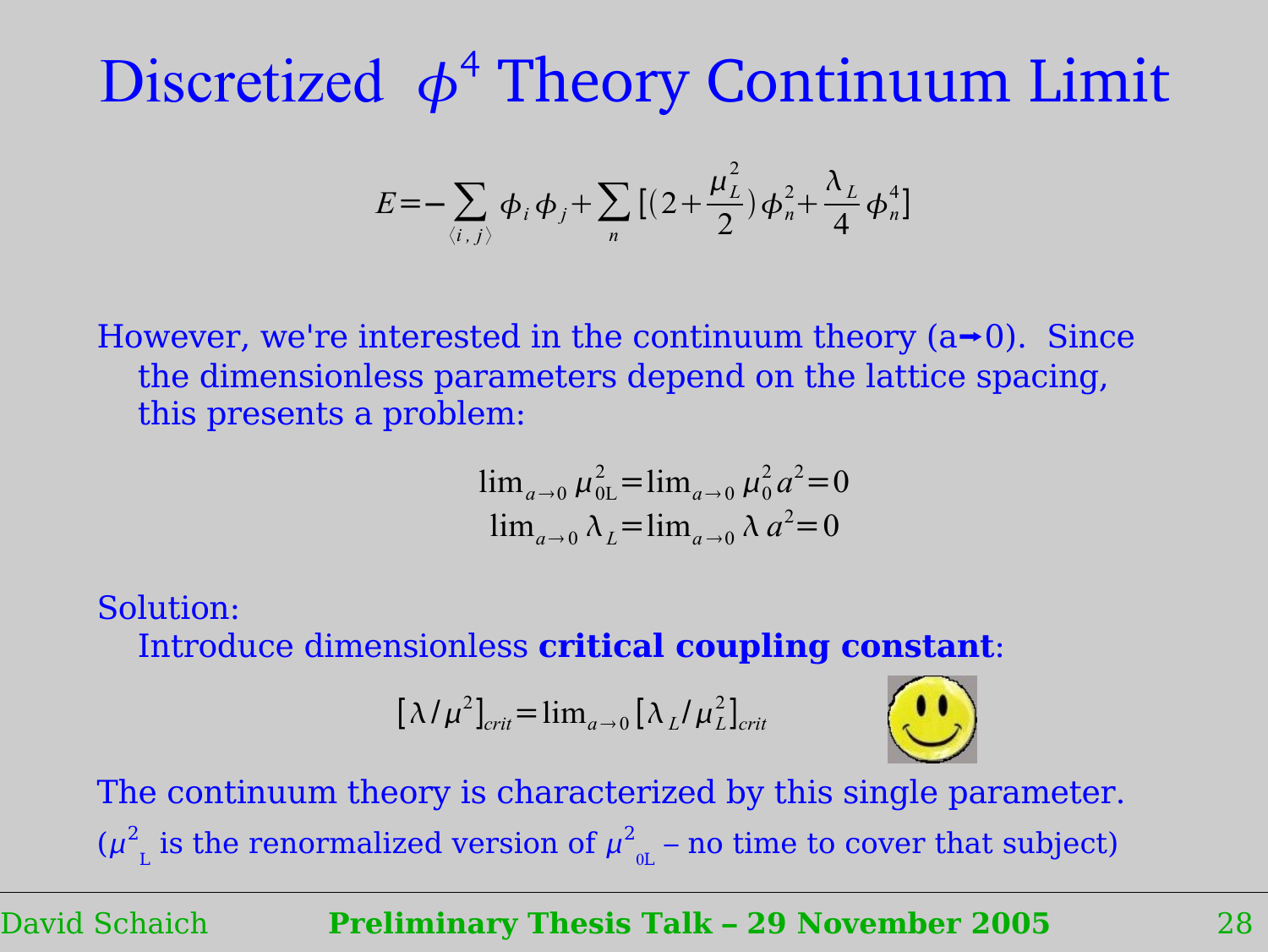# Preliminary Results



Critical coupling constant is inverse of slope: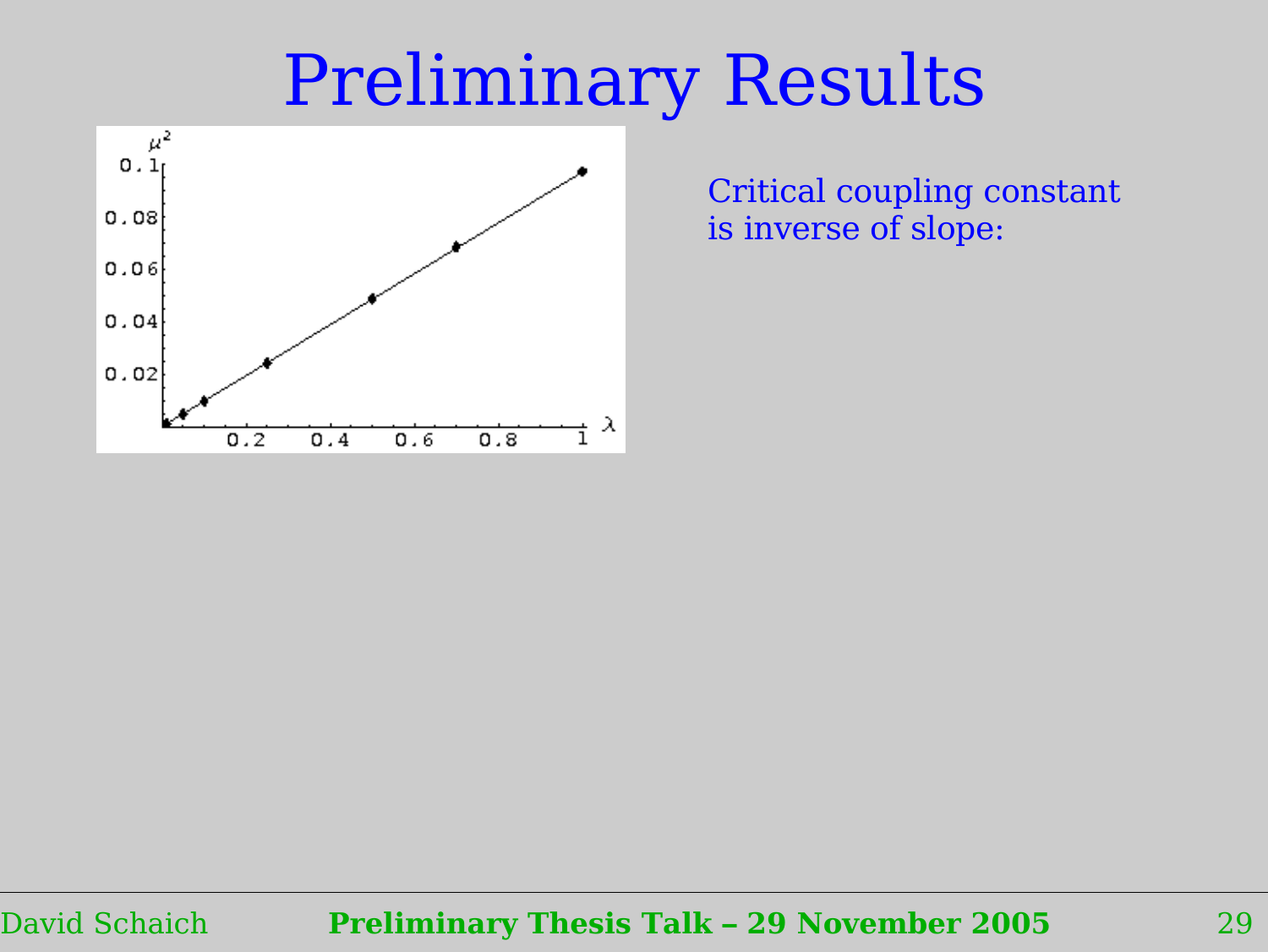# Preliminary Results



Critical coupling constant is inverse of slope:

$$
[\lambda/\mu^2]_{\text{crit}} = 10.27^{+.06}_{-.05}
$$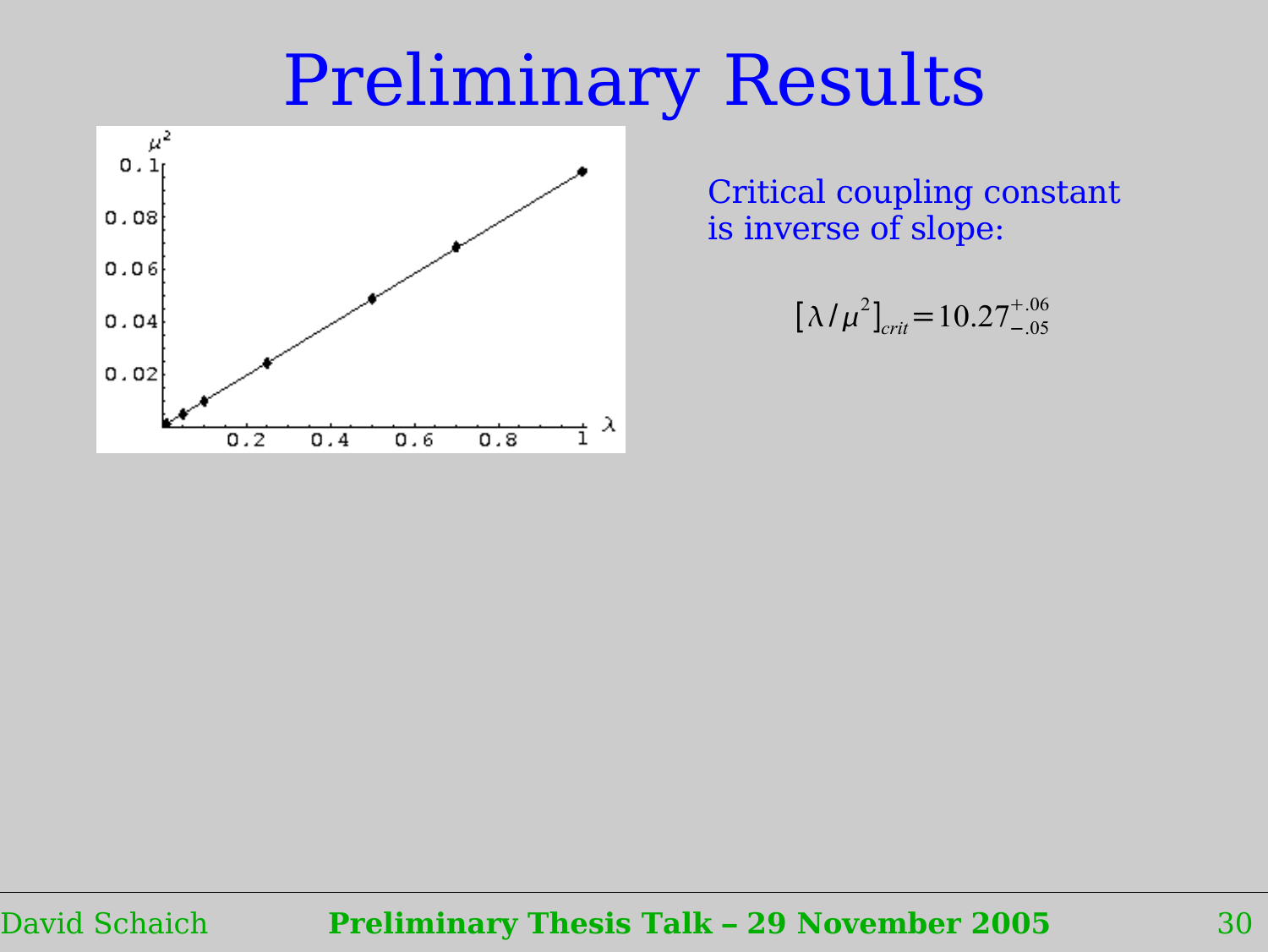## Preliminary Results

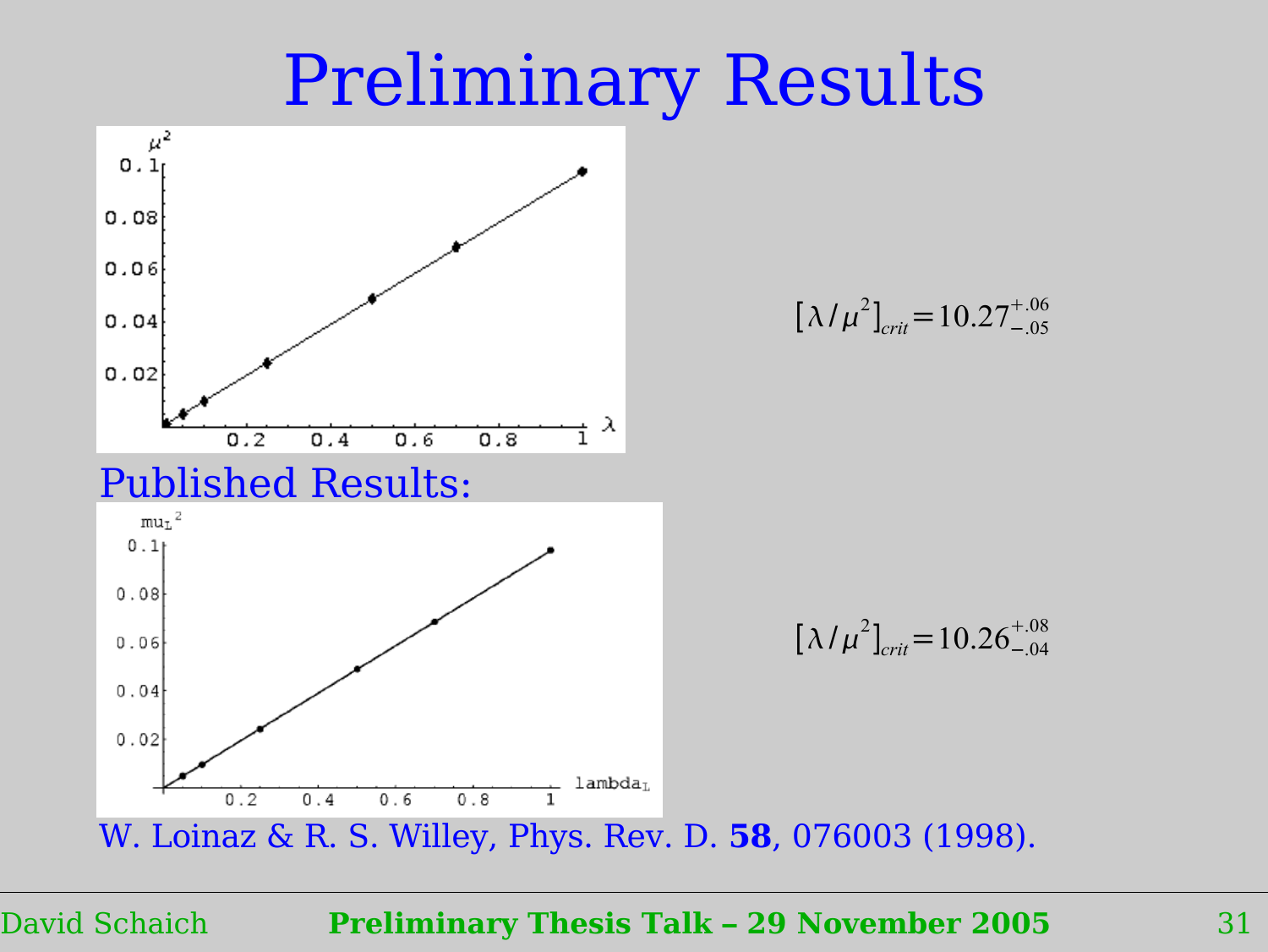# Future Plans

- Polish up result on previous slide
- Calculate critical coupling constant for four-dimensional  $\phi^4$  theory
- Calculate soliton masses in twodimensional  $\phi^4$  theory
- Time permitting, calculate soliton masses in four-dimensional  $\phi^4$  theory and other simple nonperturbative field theories